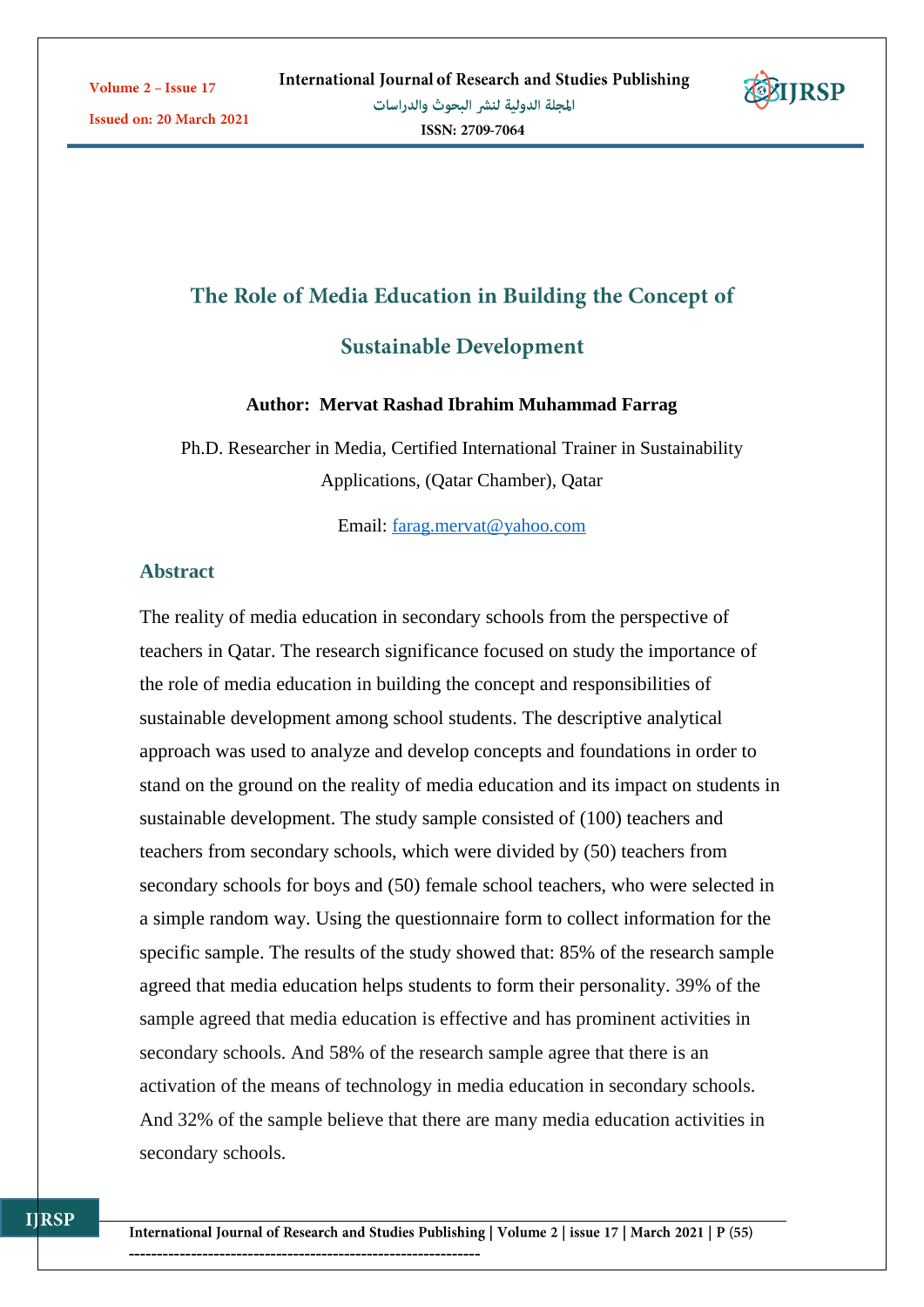

And 39% of the sample agree that students are encouraged to participate in media education activities. 59% of the sample agree that higher education contributes to building the value system among high school students. And 55% of the sample agree that media education contributes to spreading the spirit of loyalty and belonging to the homeland among high school students.

**Keywords:** Media Education, Building, the Role, Sustainable Development, Concept.

## **Introduction:**

The media is an essential mechanism for bringing about change within Community as well as to connect the various interactions that It can be created among its members because the media is an important concept Different dimensions and being a stand-alone science has its origins And its unique terminology, like other fields Cognitive as he examines the study, analysis, description, and such Addressing various social and political phenomena economic and environmental to other phenomena that It is governed by the enormous development mechanism in various fields. The media in the modern era also plays an important role. Moreover, influencing the lives of individuals and societies. Furthermore, the media is the objective expression of a mindset. The masses and their spirit and tendencies and trends in the same Time, as Outgrot put it, is imperative. There are three fundamental characteristics in the media, namely. Novelty, modernity, importance and magnitude, accuracy And objectivity (Ajwa, 2014), The media has been tightened his world domination, entertaining, nurturing and directing, Appears every day with a new face, and every period and stage with a style innovative, with fantastic technology, beyond the limits and the place. Which made education through its multiple means, its cautious, gradual development will lose its grip on satisfied it, and the media has the largest share in socializing, influencing and mentoring, and nurturing young and old, the media occupies a privileged position in our contemporary reality,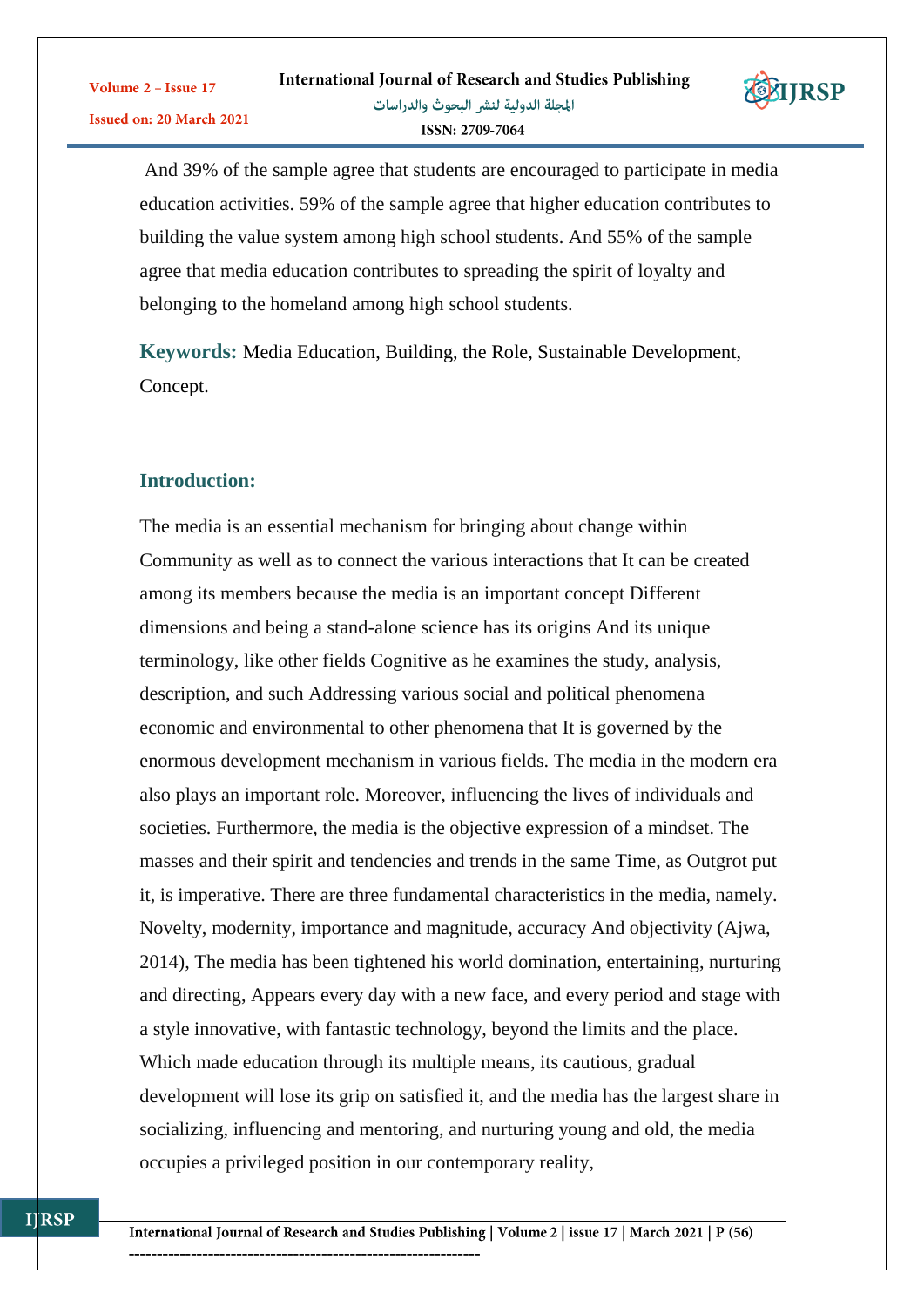

Based on the nature of its functions and their roles, through their impact on the individual and society, and the media in contemporary society plays a significant role in the upbringing of individuals, especially as its impact reaches sectors a broad spectrum of society. which is compounded the influence of the media overlapping its functions with the functions community institutions, especially institutions educational institutions, accordingly, are prepared from the most important institutions that should realize the importance of the media is working to take advantage of its functions in its educational programs aimed at developing knowledge Students, and positively building their attitudes and convictions to contribute to the development of society. from this point of view, it became necessary to take care of educational institutions with societal aspects surrounding the student, and that includes the curriculum all kinds of activities that surround the student at home and school, community, and attention at the same time by measuring the influence of the media on his personality and his ability to understand the media message being exposed her consciously and critically, and this is what is translated through the concept of "media education." media education is described in the context of the world talking is like a human building process, helping to use of quality media, designed to shape the culture of interaction with those means, and the development of skills innovative and communicative, critical thinking, and reception, interpretation, analysis, and evaluation of informational texts, and teach all self-expression pictures using media technology (Baranov, 2012).

# **Importance of research:**

Volume 2 - Issue 17

Issued on: 20 March 2021

The research significance focused on study the importance of the role of education Informative in building the concept and responsibilities of sustainable development among students Schools, and we can determine the importance in the following: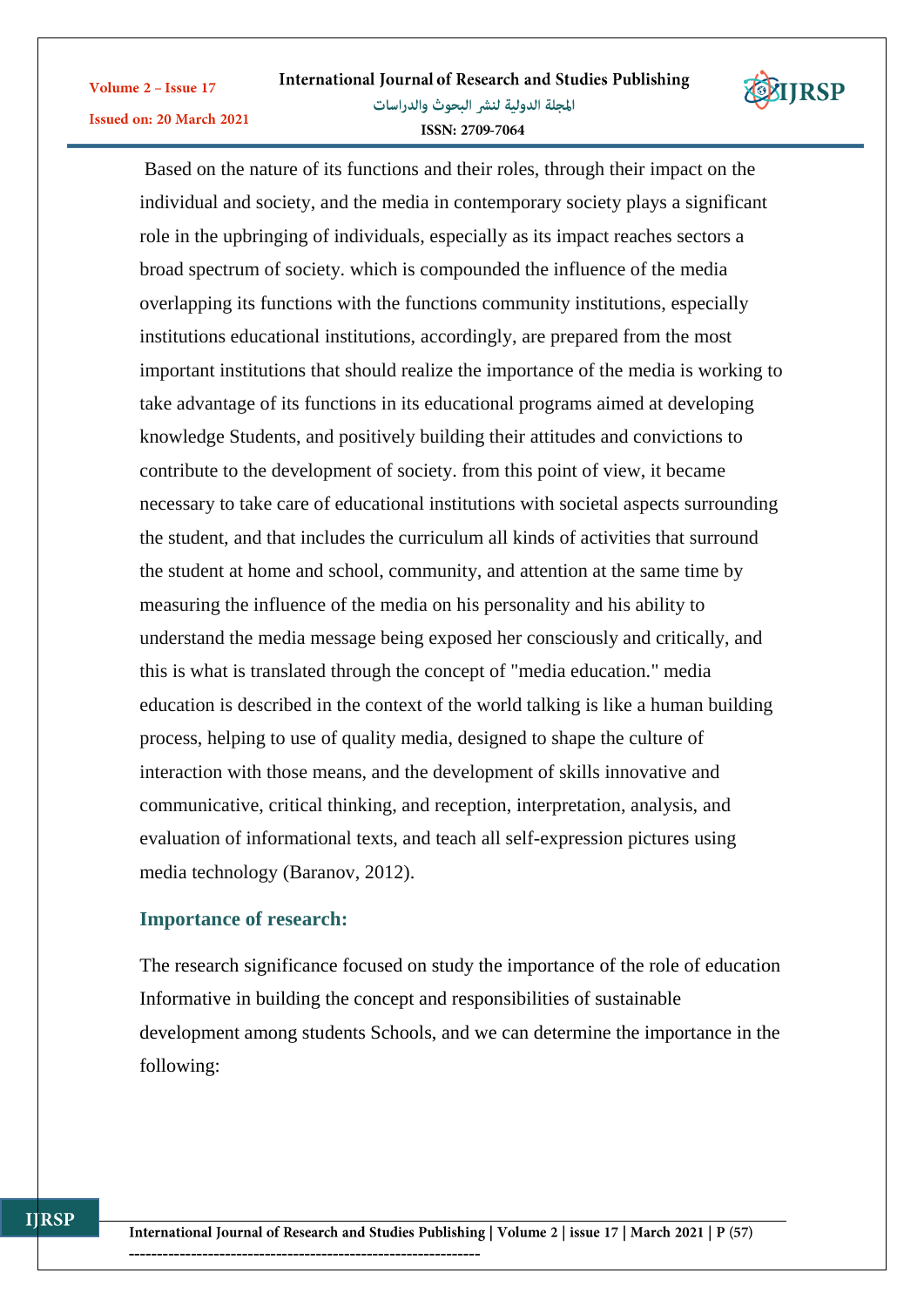

ISSN: 2709-7064

# **Scientific importance:**

Lies in defining the roles and tasks of education Information in building generations and modifying their concepts towards a system's Values and belonging to the homeland.

# Social significance:

Building students able to understand variables from their social relations in the light of media education.

# **Educational importance:**

The lack of such an educational library and Arabic Types of educational research.

# **Research objectives:**

1 - Knowing the reality of media education from the teachers' perspective in secondary schools in the State of Qatar.

2- Defining the teachers' view of media education in secondary schools.

3 - Defining media education's role in spreading the spirit of loyalty and loyalty to the homeland among high school students.

4 - The role of media education in building the student's personality and values the perspective of teachers in secondary schools in the State of Qatar.

# **Research problem:**

- The debate about the relationship between education and the media is not new. Studies and researches that have been covered have clarified the relationship that there are many aspects of the approach and paradox between them. The technological development imposed an important aspect integration between media and education and that the media has become a focus one of the axes of the educational process, and educational media has been included within the educational specializations spread in educational institutions (Hamdan, 2004).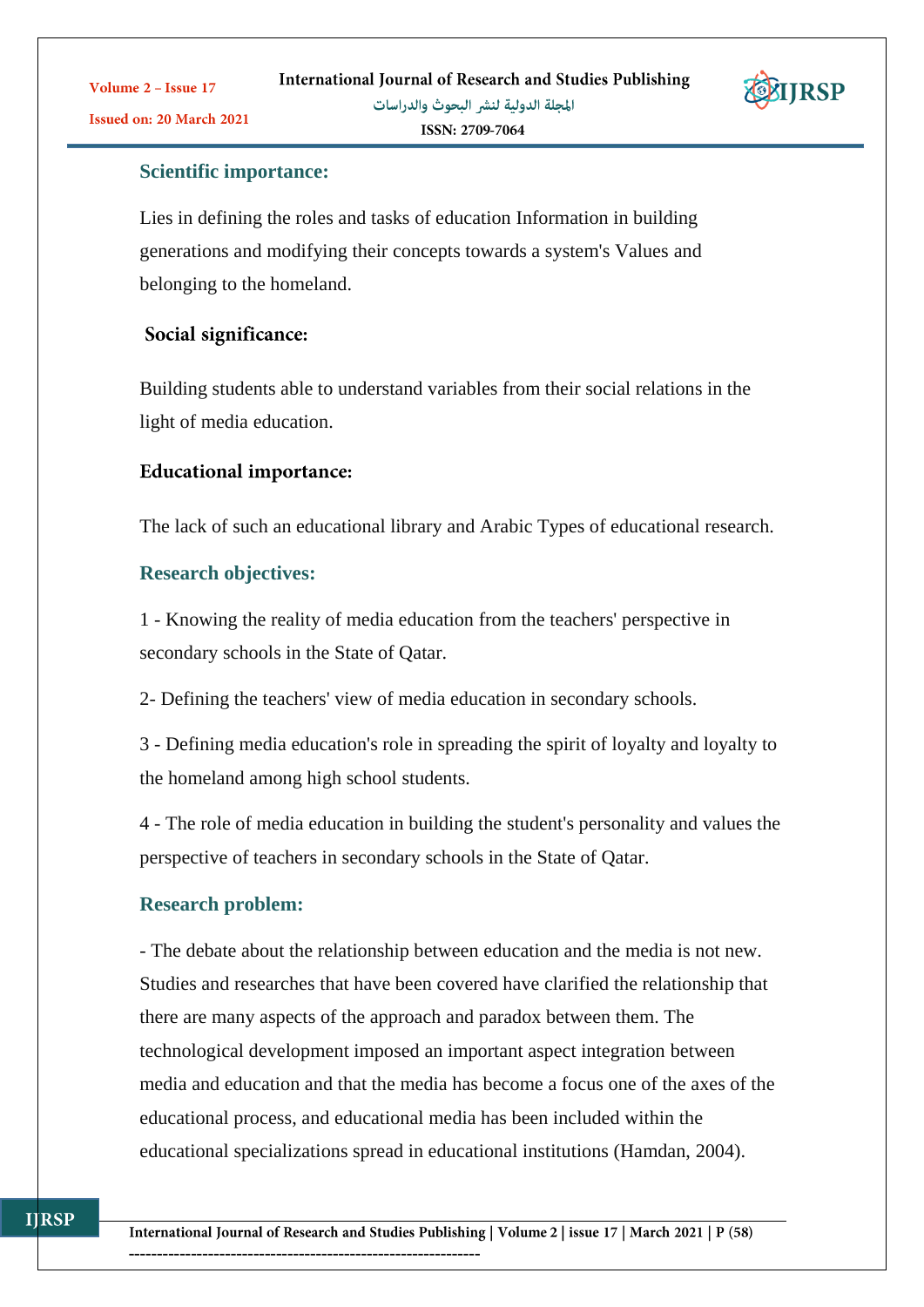

The technological revolution has made education media is more urgent, especially after the countries lost control full-on live T.V programming, and lost its ability to confront foreign media broadcasts and sweep foreign cultural. After the internet helped invade cultural threat and many national cultures, and interact with the young people. Youth and adults in dealing with cultural and sectarian currents and political chaos (Hamdan, 2004) the external media sphere, and with competition and conflict between styles national culture and foreign cultures.

The influence appeared evident for newspapers, magazines, children's books, adventure films, and programs television and internet sites on deviant behavior and violent crime aggression, especially in children and adolescents, the influence on many concepts, values, customs, and cultural identity. Moreover, the educational institution became more qualified than other institutions to enable students to have a rational and aware media culture; in this way, the problem crystallizes in the following central question:

# **- What is the reality of media education in secondary schools from a perspective of Teachers in Qatar?**

Several sub-questions are divided from this central question, namely:

1 - What is the school's role in encouraging students to conduct media education activities from the teachers' perspective in Qatar's secondary schools?

2 - What is the function of media education in spreading the spirit of belonging and loyalty to the homeland among students from teachers' perspectives in secondary schools in the State of Qatar?

3 - What are media education's role in building the student's personality and values from the teachers' perspective in secondary schools in Qatar?

# **Theoretical and conceptual framework:**

#### **First Concepts and Terminology:**

Media in Language:

Volume 2 - Issue 17

Issued on: 20 March 2021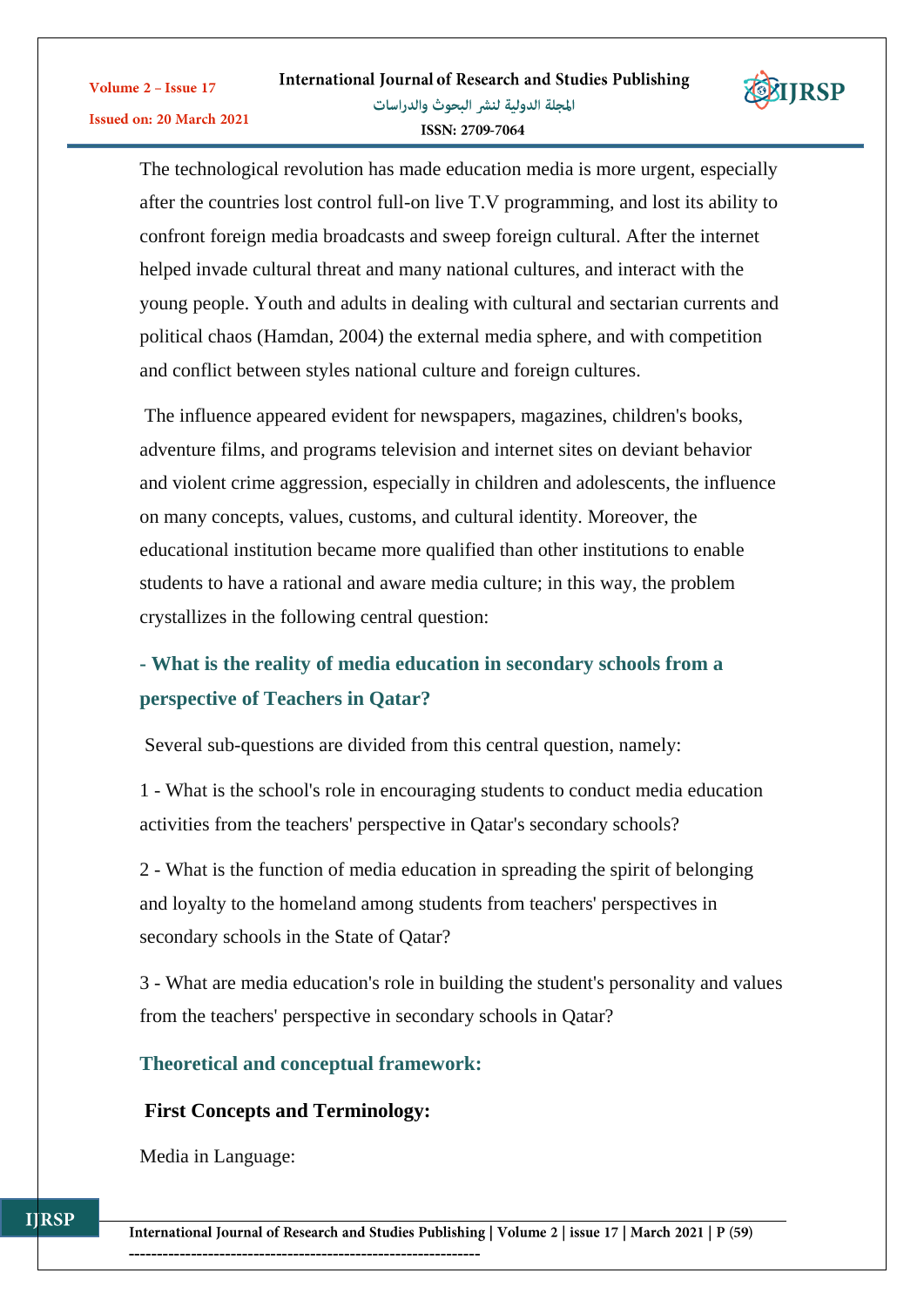

It is the notification or reporting, i.e., the receipt.

Idiomatically**:** 

Providing accurate news and information For people, and the facts that help them realize what is going on around them And forming correct opinions in all matters that concern them (Al-Dulaimi, 2011).

# **Educational media:**

Uses media to serve everything related to Educational (Omar et al., 2011).

Most societies today witness open or hidden Competition, Announced or hidden, between the educational and media systems, and this resulted Competition breeds dangerous contradictions in one's mind and ways of thinking.

The educational system is based on the values of the system represented in the content disciplined study. On the values of Competition in achievement and achievement of self-learning and individualization of education.

In contrast, the system is based Media to the mass communication who is interested in the new without contemplation In its content, and in various topics without focusing on specialization Specifically, and presenting entertaining entertainment programs that are easy to understand regardless of the thinness of the methods or the insignificance of the vocabulary, this appears the contradiction between the educational and media systems.

This contradiction resulted in a collision of the existing relationship between educational and media institutions. In addition, the emergence of clear contrast between School cultures based on knowledge of an academic nature Pedagogical, and between the media culture promoted by the media Recreational in nature based on excitement and publicity. Despite the cultural difference provided by educational and media institutions, Despite the contradiction in their goals, objectives, means, and methods, it is not that there are areas of homogeneity and similarity between the two educational institutions and informational.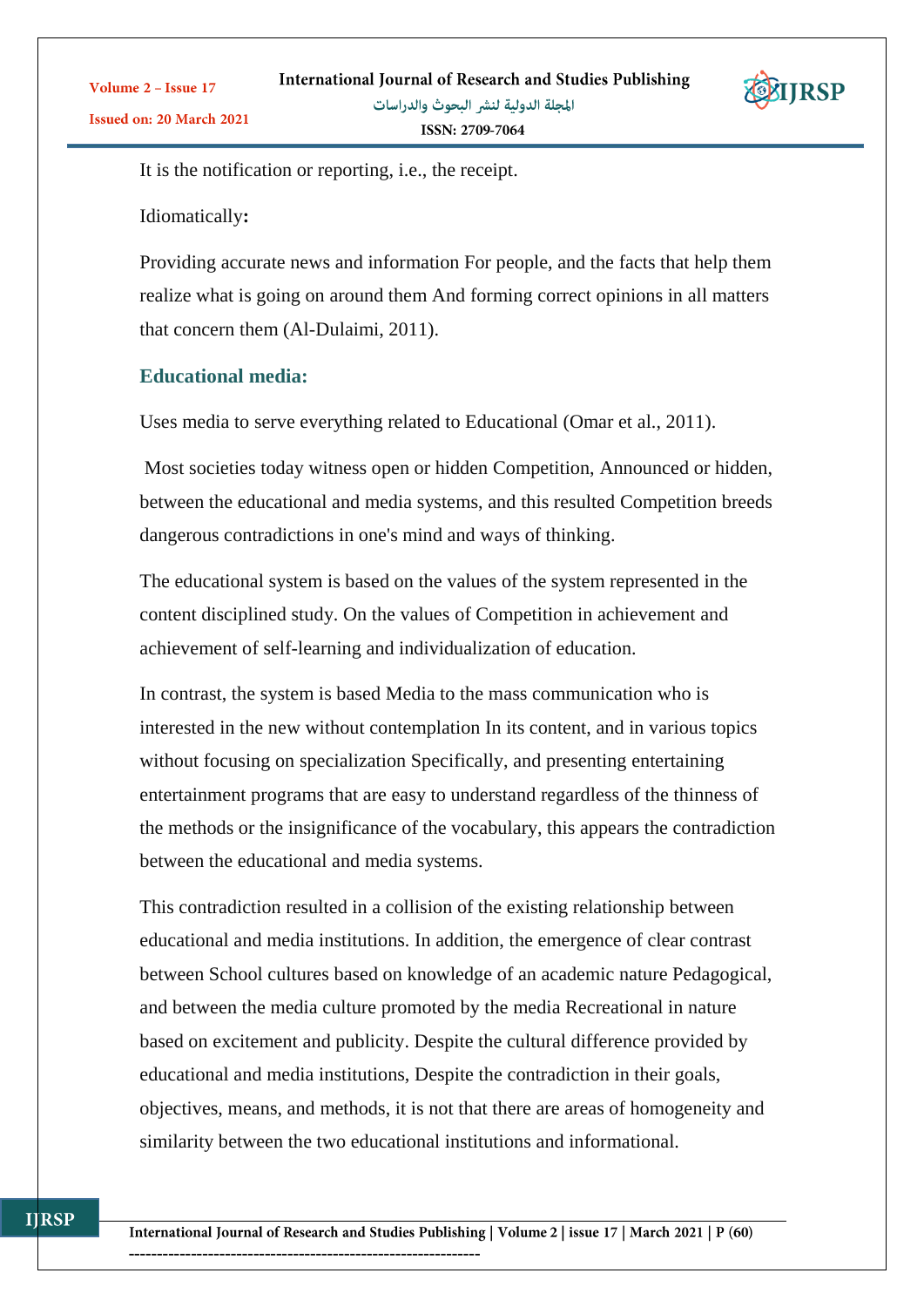

Both are a process of communication, and both contribute to nurturing a social person who spends a long period of his life watching media or educated within the classroom. Instead, the current generation's share of the influence of the mass media In forming his culture, defining his behavior patterns, and imparting concepts and values Habits and trends, has significantly increased with the advancement of communication technology And information, and space congestion with satellites that broadcast their programs All night and day. This requires overcoming the existing rupture between Educators, media professionals, and cooperation in employing the media in serving specific educational purposes, and employing education in activating messages Informational. The recent technical developments, the institution's position has shifted the pedagogical means of communication technology, and media institutions have become means Media and information technology are used in the core of the educational process.

The teacher use of multimedia and international information network in preparing educational experiences and communicating them to students, education has become Distance, e-learning, virtual university, and websites Educational fields are essential on which the educational institution relies (essence, 2004).

# **The role of media and educational institutions:**

Volume 2 - Issue 17

Issued on: 20 March 2021

The media plays a significant role in the modern society in the upbringing of individuals, especially as its influence reaches broad sectors and broad segments of society, and this has been helped by the speed of its shortening of time and place, and its rapid response to scientific and technological developments, which leads to an increase in the cultural balance For human beings and facilitate the exchange of human experiences. The media have several advantages that other educational media do not have. They provide diverse cultural experiences, behavioral models, and ways of life for broad sectors of society. They also transfer to individuals experiences that are not in the field of their direct environmental and social interactions, and the media are exposed to many political, economic, and social issues,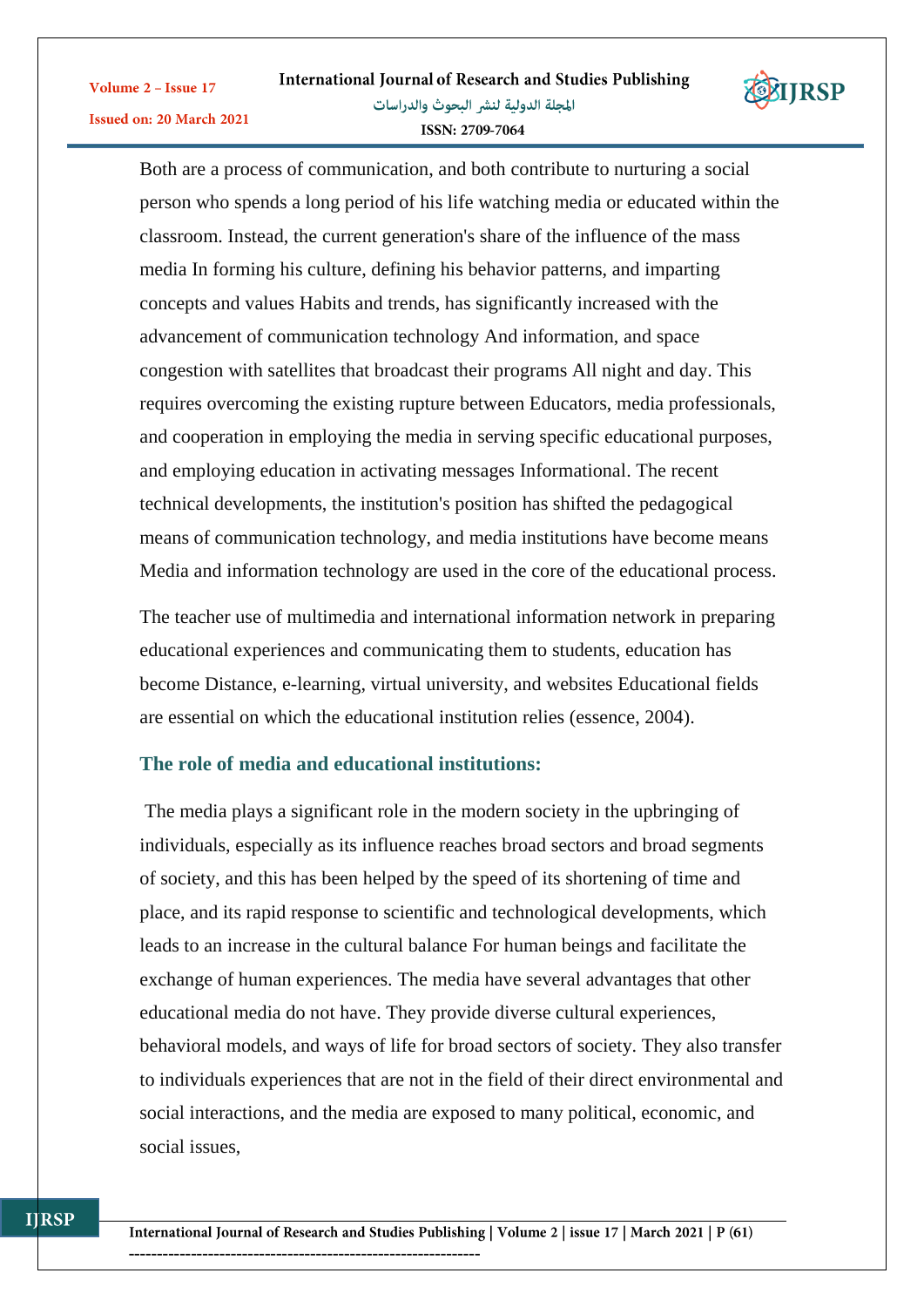

Which makes them have a significant influence on forming and directing public opinion and an essential means of continuous education (Al-Khatib, 2004 AD, 178).

The media has a prominent and influential role in the process of social upbringing because of its characteristics that enhance its role, including its attractiveness that raises the interests of young people and fills a large part of their free time, mainly as it reflects the general culture of society, and the subcultures of different social groups, and informs people about topics,

ideas and facts And news, information and knowledge in all aspects of life », in addition to that it attracts the audience to desirable behavioral patterns, and achieves pleasure for them through various means around the clock to satisfy their needs.

With an organized educational process that keeps pace with this fantastic development, it will lead to confusion, randomness, and even loss in the educational process, if developed countries can control the international media. It is the creation of international news agencies, in addition to international radio, newspapers, and magazines spread on a global scale, the power of the World Wide Web (the Internet) and the use of satellites, shortening distances and shortening time, making the media a dangerous weapon in the hands of major powers, and posing a challenge to developing countries and countries. Poor women to escape the restrictions of media dependency (Khadour, 2003).

The media owns several public means, the most important of which are: television, radio, the Internet, paper and electronic press, exhibitions, museums, theater, cinema, libraries, and others, and the development in these media has been amazing, making the world approach and overlap through a network of communications and optical spectrums, and overcoming barriers of time and space, The media has become one of the determinants of behavior, or one of the factors that strongly influence it.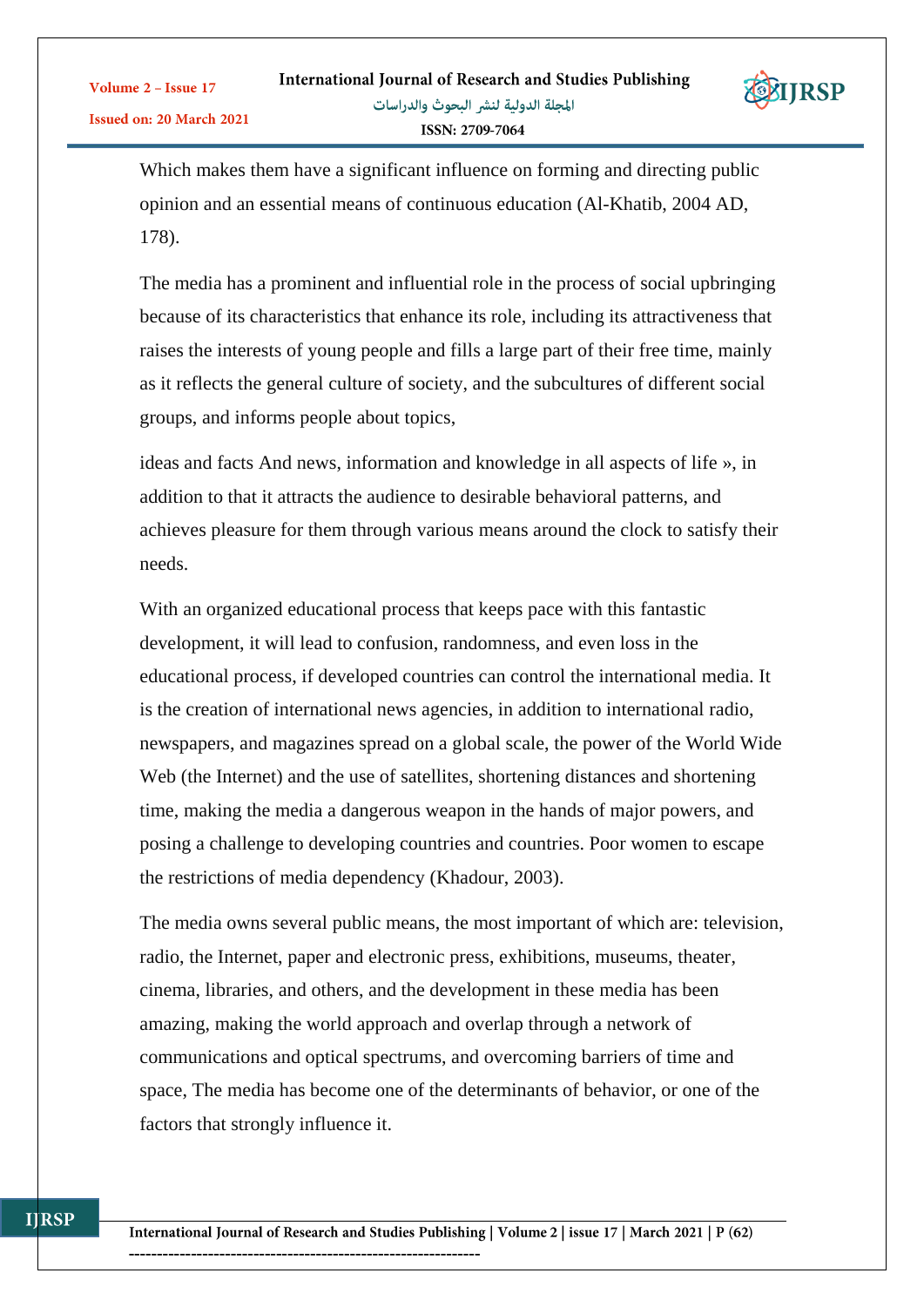

The satellite channels, Other media have become an irresistible influence on children's behavior (Al-Owaini, 1983). Faced with this media role that influences thinking, values, behavior, and emotions, it has become necessary for educators and media professionals to join hands to promote the educational media process and develop its role in contemporary society.

# **The function of education in contemporary society:**

Volume 2 - Issue 17

Education, in its essence, is a human process linked to the existence of man on earth and continues with the continuity of life.

The relationship between man and society and education is close. Since human societies differ in their culture, philosophies, and outlook on human nature and objectives, they also differed in the concept of education, its philosophy, its goals, and the role it plays in society.

Education is one of the broadest fields that are not surrounded by research; it is not it is limited to a specific stage of the individual's life, but rather a continuous process as long as his life continues,

And it is a process that means all the educational and cultural influences that the individual is exposed to in away. Systems are directed through specialized or nonspecialized educational institutions, formally or informally, intended, or unintended, affecting socialization.

Thus, in its general meaning, education becomes the development of the human personality in a direction that achieves the good of man, the good of his society, and the good of humanity (Hassan et al., 1987). During the upbringing, the human characteristic of his behavior shaped his behavior by some educational institutions and media such as the school, the family, the mosque, the peer group, the clubs, and the media. The trends and values that achieve him successfully interact with different life situations and deepen his understanding of his social roles.

For this, coordination and cooperation between these educational media is the supreme goal that society seeks to integrate the education of young people.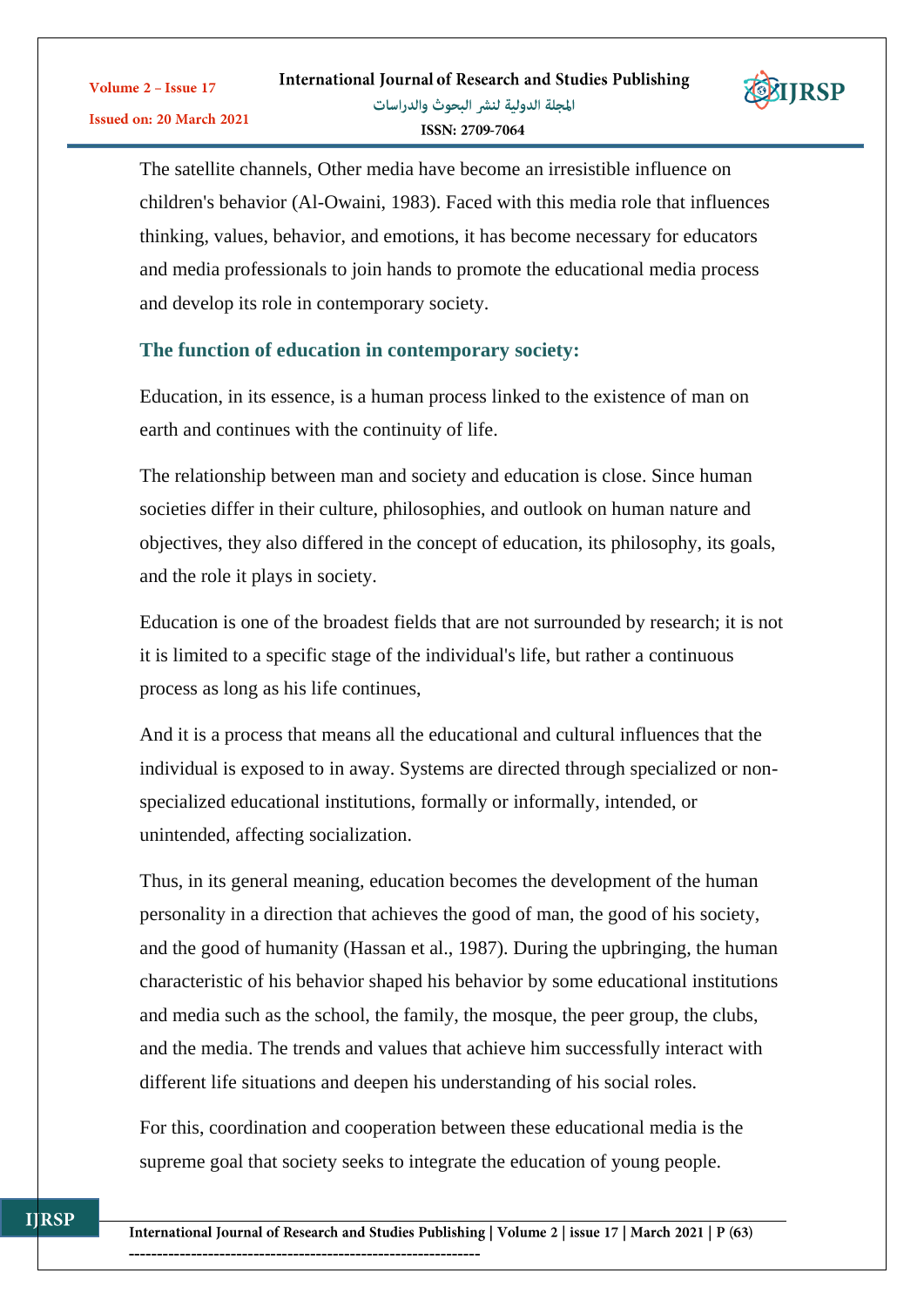

That cooperation becomes a start to achieve the Arab and Islamic society's comprehensive development and achieve coexistence Positive with the international community (Metwally, 2004).

# **The approach and paradox between the role of the media and the role of education in contemporary society:**

Education is an interdisciplinary science with close ties to other sciences, both human and natural. It is possible to distinguish between the role of the media and the role of education in contemporary society as follows:

1- The media is distinguished by its rapid response to scientific and technological developments, and this matter is not available for education.

Just as there are several other advantages that other educational media do not have in the media, as they provide various cultural experiences, behavioral models, and ways of life of large sectors of society, Besides, it conveys to individuals experiences that are not in the field of their direct environmental and social interactions.

2- The media reflects the society's general culture, along with the subcultures of the different social groups, through the subjects, information, ideas, news, and attitudes of various aspects of life that its various means transmit to its broad audience. In contrast, the school culture is limited to the academic courses that derive their origins from the community's cultural heritage. The basic structure of the field of knowledge that students learn.

3- The media provides its audience with vast opportunities for entertainment, recreation, and fun, and this is what education does not provide to its students. Education often suffers from rigid curricula that do not meet students' interests or satisfy their interests and needs, and teaching methods are often based on recitation, and exams are often terrifying and fearful. From its results.

4- The speed of the spread of the media and its effect in shaping the minds of the masses through direct and indirect means of persuasion,

**IIRSP**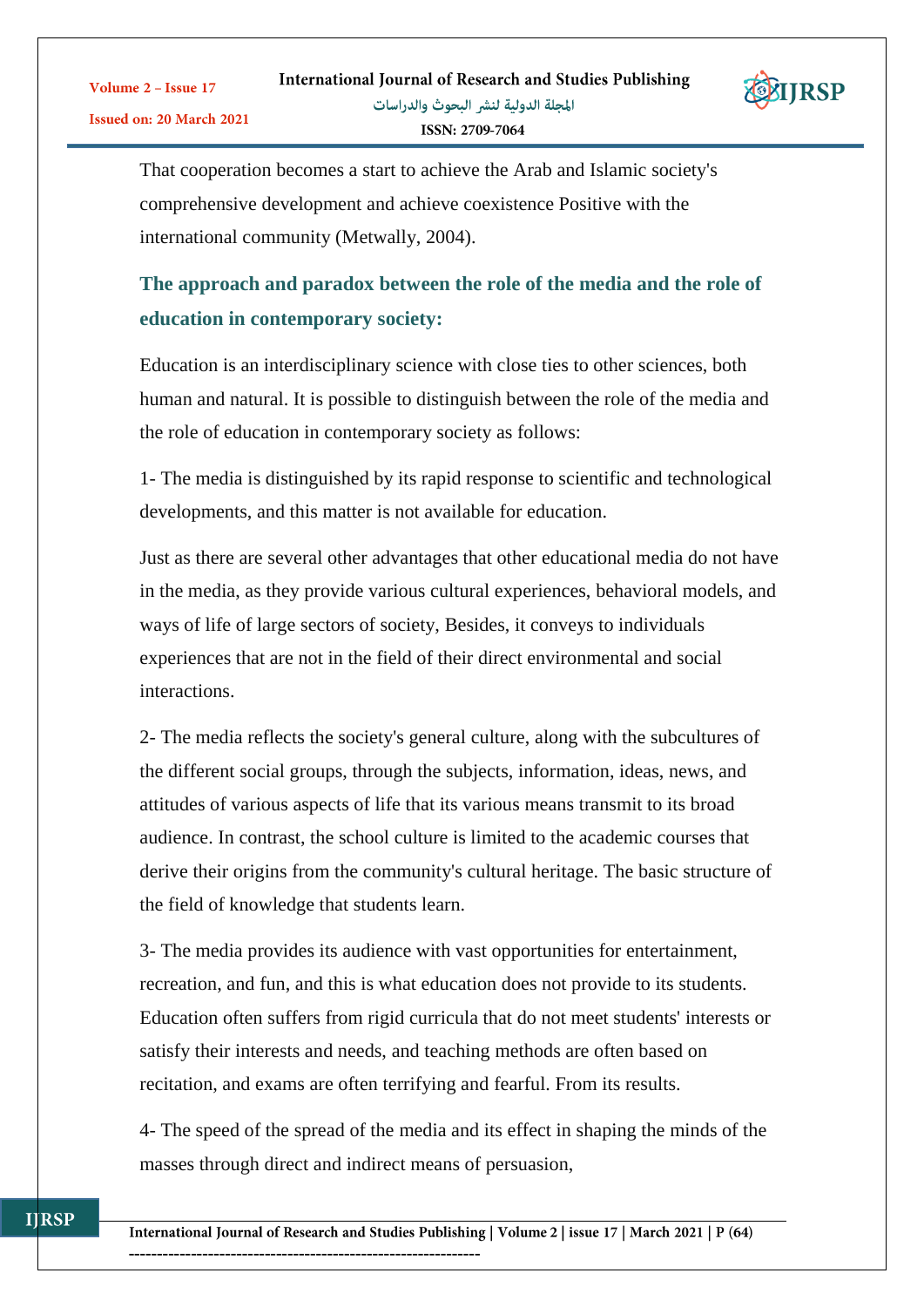

And through effective dialogue. the quality of the technique of sound and kinetic effects, the flexibility and diversity of the programs to satisfy all tastes,

Different cultural levels, and different age groups, and the transfer of live direct experiences from anywhere in Maamoura, This is not easy to implement on the educational media or assume responsibility for.

5- Education affects the development of the human being, a balanced development integrated into the body, mentally, morally, emotionally, ideologically, socially, and culturally so that his personality grows to the maximum extent his capabilities allow.

Education also helps students and students with concepts, trends, values, information, and skills that help them coexist with others and form social and stable relationships.

With them is based on understanding, respect, and trust, and this is what the media can do as unintended educational means that they cannot follow or modify behavior.

The media provides a news service that aims to enlightenment, enlightenment, and persuasion to achieve adaptation and mutual understanding. Education is concerned with transmitting cultural and civilizational heritage after its purification to successive generations and developing their skills and mental abilities. The motivation in education and learning is clear, while the clarity disappears in the media's motivation. Education is distinguished from media in the direct reciprocal link between the learner and the teacher, while this relationship disappears in media institutions.

## **Media education:**

**IIRSP** 

Media education is the process of employing communication optimally to achieve the educational goals set out in the educational policy and the media policy of the state.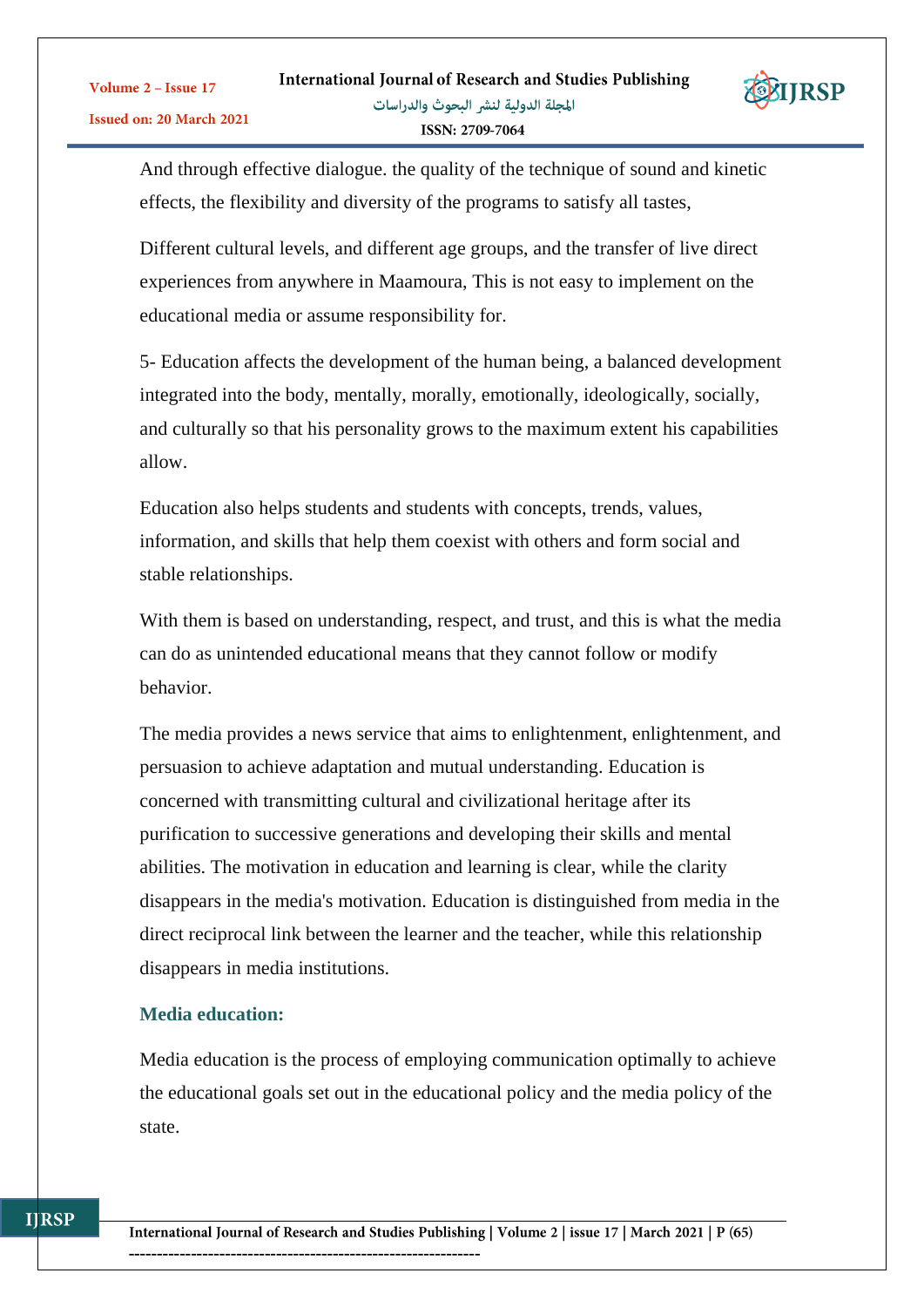

Therefore, its influence is not limited to students in the school, but rather it affects fathers, mothers, brothers, and sisters within the family, and affects all members of society (Shehata 2003)

The educational media is required to follow the behavior of students inside the school and in the community, and to assure them of the necessity to preserve the school in its building and meaning, and to preserve the behavior of the student of knowledge by displaying decent morals, respect for the teacher, love for parents, an urgent desire for knowledge, love for his colleagues, loyalty to his country, and preservation Order, cleanliness, distance from everything that is disgraceful, cooperation in goodness, connection with family and society, preservation of the environment, and the characteristics of the honorable and genuine Arab Muslim. The educational media is required to be a helper for parents in bringing information closer to the minds of students, encouraging them to acquire knowledge and knowledge, inculcate noble Islamic values, live with the conditions of society, and confirm the actual concepts of education, work, and belonging to the homeland.

# **Objectives of educational media:**

Educational media seeks to achieve the following goals (El-Sawy and Sharaf, 1998):

1- Participating in inculcating and disseminating the Islamic faith, providing the recipients with Islamic values and teachings and ideals, developing constructive behavioral trends, and advancing the recipients' educational, intellectual, cultural, and emotional levels.

2- Preserving and disseminating the Islamic educational heritage and introducing it to its people and their educational and scientific efforts.

3- Developing intellectual trends that enhance social cohesion and achieve the formation of conscience that guides the individual's behavior in life and strengthens social control among student groups.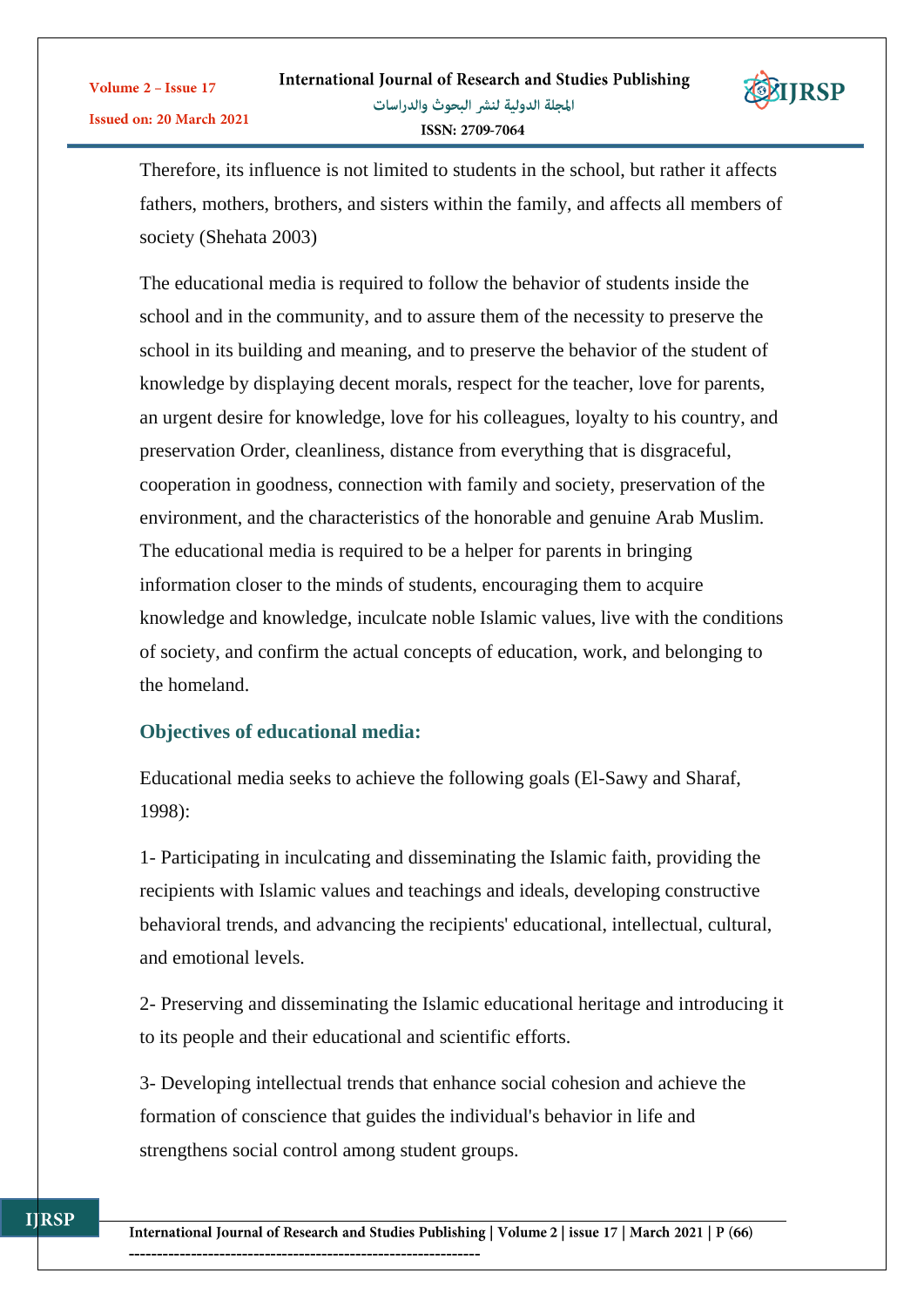

4- Participation in spreading educational awareness at the level of the various educational sectors, at the level of society in general, and the family in particular.

5- Emphasizing that the new generation is the real wealth of society and that caring for, caring for, and educating them is a general responsibility in which everyone must participate.

6- Coordination between educational institutions and media institutions to pursue integration in goals, programs, and activities.

7 - Objective coverage of the various aspects of the educational process and the documentation of its activities.

8- Adopting education, educators, and students' issues and problems and addressing them in the media.

9- Highlighting the school's role as the primary means of education in society and emphasizing the need to support and fulfill its mission.

10- Creating media channels for continuing education, distance education, and education for special needs people.

11- Strengthening the link between officials, workers, and those interested in education affairs in the Kingdom, and developing awareness of the teacher's message and his place in society.

12- Introducing recent developments in educational thought, educational and informational technologies, and encouraging research in the field of educational media.

# **Foundations of educational media:**

Educational media is based on several foundations and starting points, the most important of which is the following (El-Sawy and Sharaf 1998)

1- Commitment to Islam and its complete perceptions of the universe, man and life,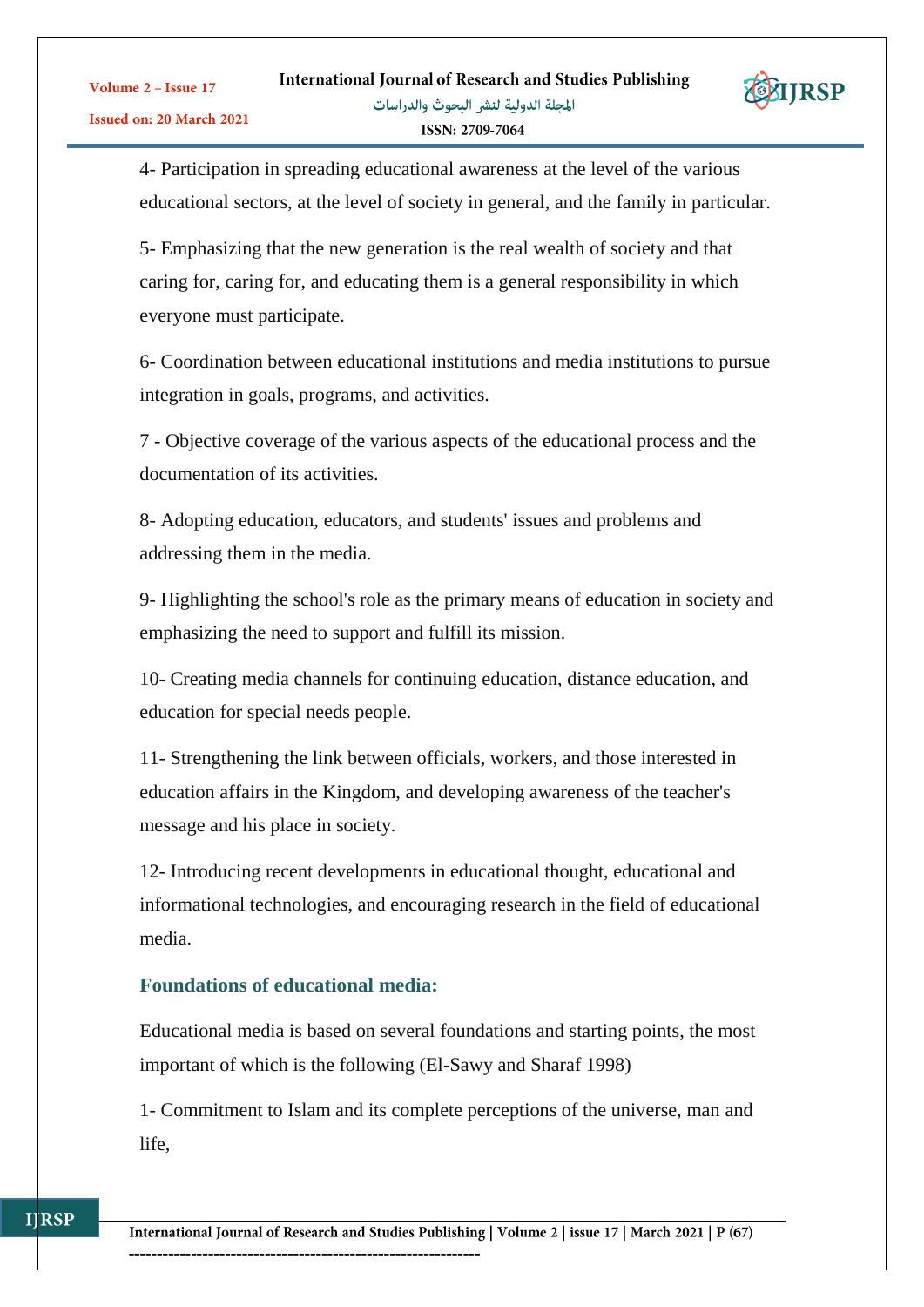

preserving the ummah's belief, and believing that the Muhammadiyah message is the best approach to a virtuous life that achieves happiness for human beings and the media avoids everything that contradicts the Islamic law.

2- The close connection with the Islamic nation's heritage, history, and civilization and benefit from our great ancestors' biographies and our historical monuments.

3- Deepening the sentiment of loyalty to the homeland by introducing its message, its characteristics and gains,

And educating the citizen about his role in the nation's renaissance and progress, and preserving its wealth and achievements.

4- Focusing on the pillars of the educational process in the media message (school - curriculum - teacher-student and guardian) and contributing to the definition of their roles in the educational process, duties and rights, problems, and address them in the media.

5- Emphasizing that classical Arabic is the receptacle of Islam and its culture's repository, it should be adhered to as a language for media education.

6- Adherence to objectivity in presenting facts, avoiding exaggerations, and appreciating the word's honor and the necessity to protect it from absurdity.

7- Conscious interaction with global civilizational developments in science, culture, and literature, participating in them and directing them in a way that benefits society in particular, and humanity in general with good and progress.

# **Educational media:**

The media includes several mass media, the most important: the Internet, television, radio and the press, exhibitions, museums, seminars, theater, libraries, social activities, lectures, and seminars. Below, the participant discusses the role of some of them in media education.

**ITRSP**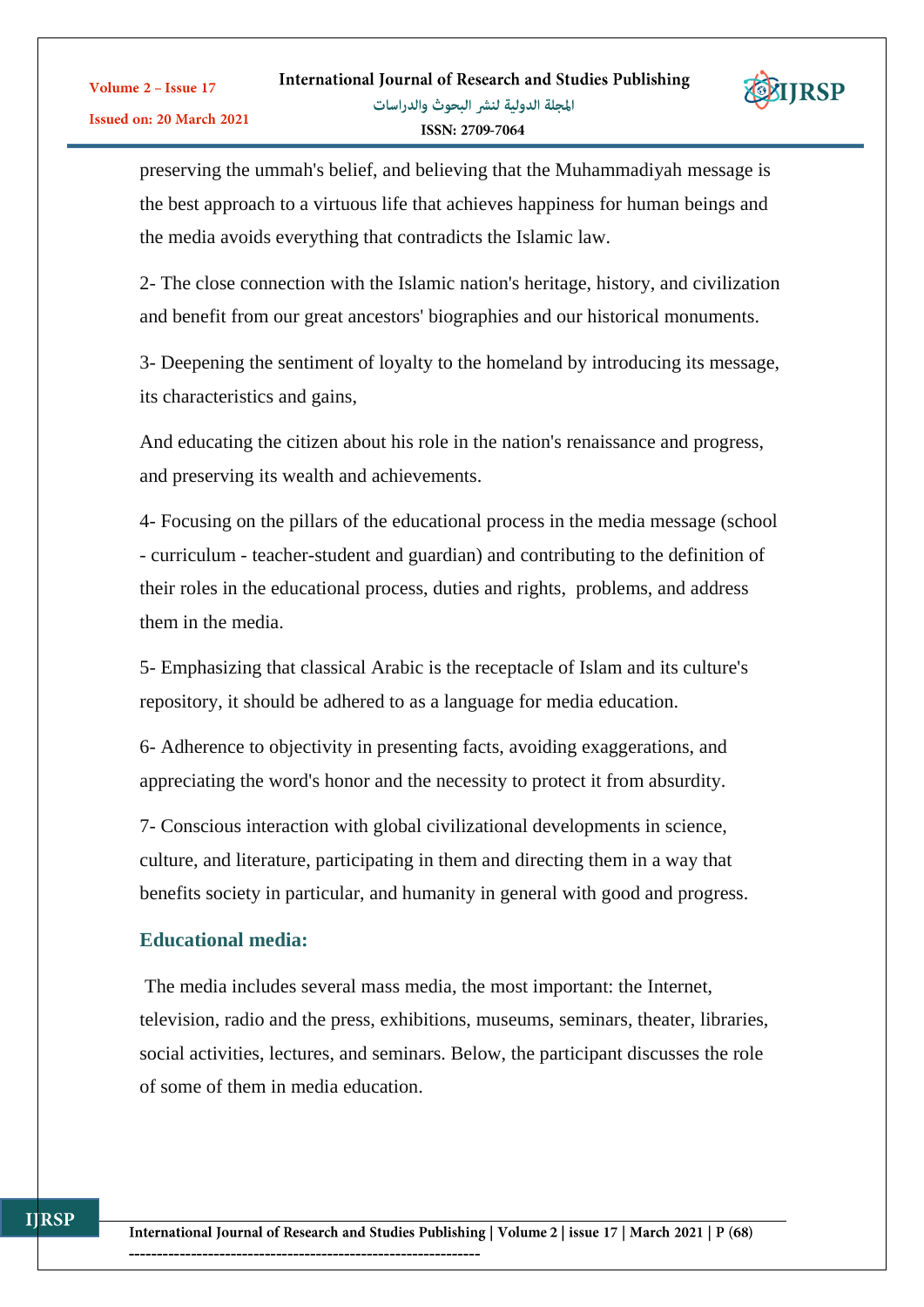

ISSN: 2709-7064

# **School media education:**

School media education achieves several educational goals, represented in several discussion matters, including increasing school educational work effectiveness, confronting civilizational challenges, and improving school student life.

Here is a summary of those goals. School media education plays a significant role in developing and increasing the effectiveness of school educational work through the following practices (United Arab Emirates University, 1996):

(A) Contribute to providing the link between school and life.

(B) Contribution to social cohesion.

(C) Helping students to understand different worldviews and visions.

(D) Promote students' concepts of shura.

(E) To address students' complex problems such as poverty, drugs, homelessness, hunger, gangs, and unemployment.

(F) Helping schools achieve a correct understanding among students of the concepts of social justice and social solidarity.

(G) To accustom students to take responsibility and to consolidate the roots of cooperation

. (H) Helping students to understand the implications of vocational education.

Facing civilization challenges:

The emergence and spread of globalization have been accompanied by many global challenges in the cultural, social, political, and economic fields.

The most prominent of which are cultural penetration and the spread of the culture of globalization, and this requires school media education to help students face many of these civilizational and cultural challenges, the most prominent of which are (Mitwalli, El Helwa, Delor, et al. 1996).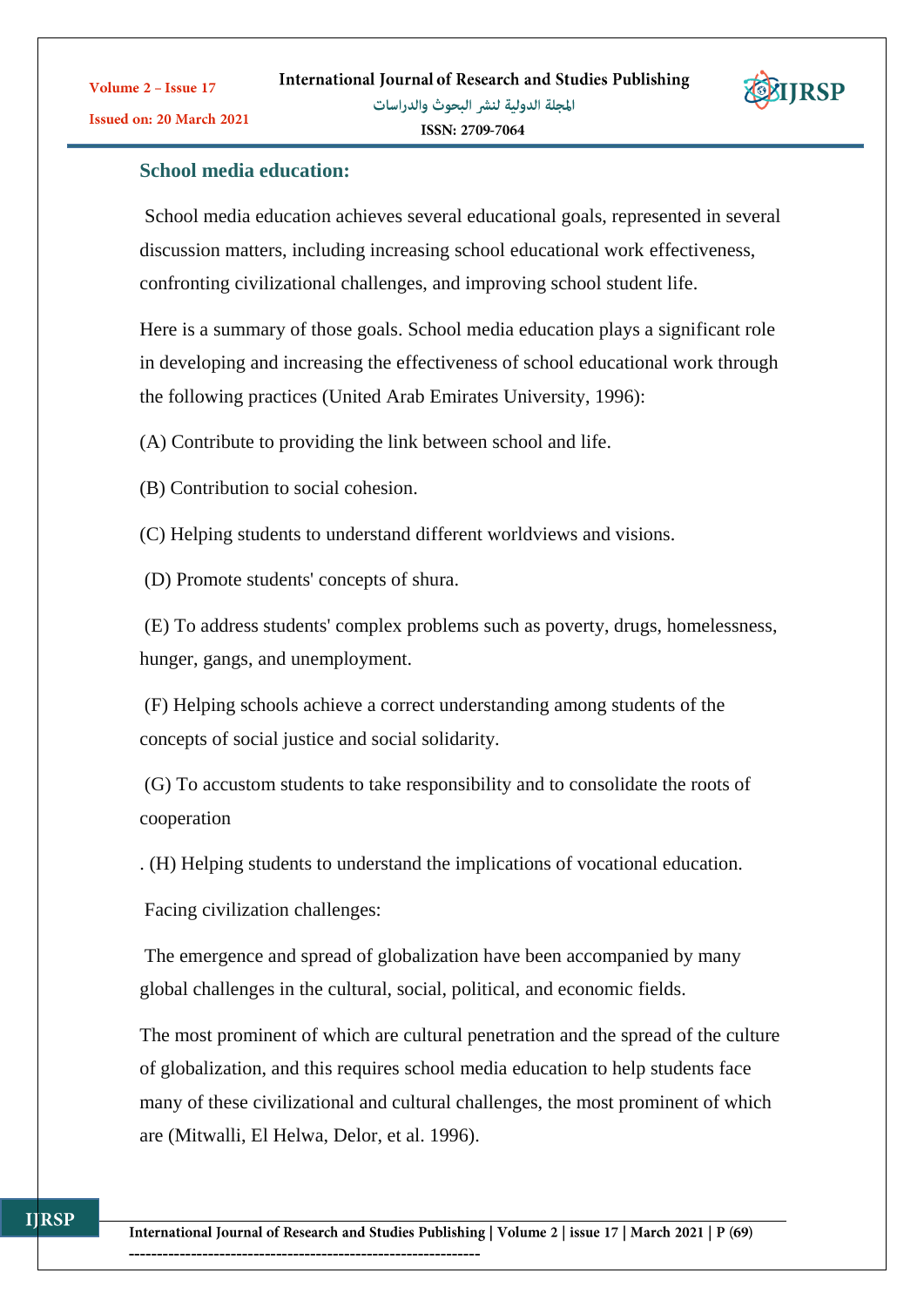**IJRSP** 

Volume 2 - Issue 17

المجلة الدولية لنشر البحوث والدراسات ISSN: 2709-7064

- A. Promote Islamic religious identity.
- B. Facing value change
- C. Meeting the challenge of cultural communication
- D. Confronting tensions between local and global
- E. Confronting the tension between tradition and modernity
- F. Confronting the tension between the spiritual and the material.
- G. Confronting the tension between the macro and the private
- H. Confronting the tension between the long term and the short term

School media education deals with a large number of fields and areas related to the students' school life and life, the most important of which is

- A. Helping the school create a real learning environment, in which understanding, frankness, and dialogue are the most prominent mechanisms and methodologies.
- B. Enhancing the virtual school's prestige in being an institution for imparting students to values.
- C. Helping students in their schools reconfigure negative perceptions about things and people to be optimistic after the confusion becomes more transparent and the ambiguity is removed, and media education can make what is unsafe at the school level for one or more students.
- D. Media education helps schools and students to transcend narrow boundaries and to go beyond them to broader, more comprehensive and comprehensive limits.
- E. Media education enables schools to self-assess and re-develop oneself in a new form and content suited to contemporary circumstances and requirements
- F. Helping students to have continuous success that does not stop at a specific limit.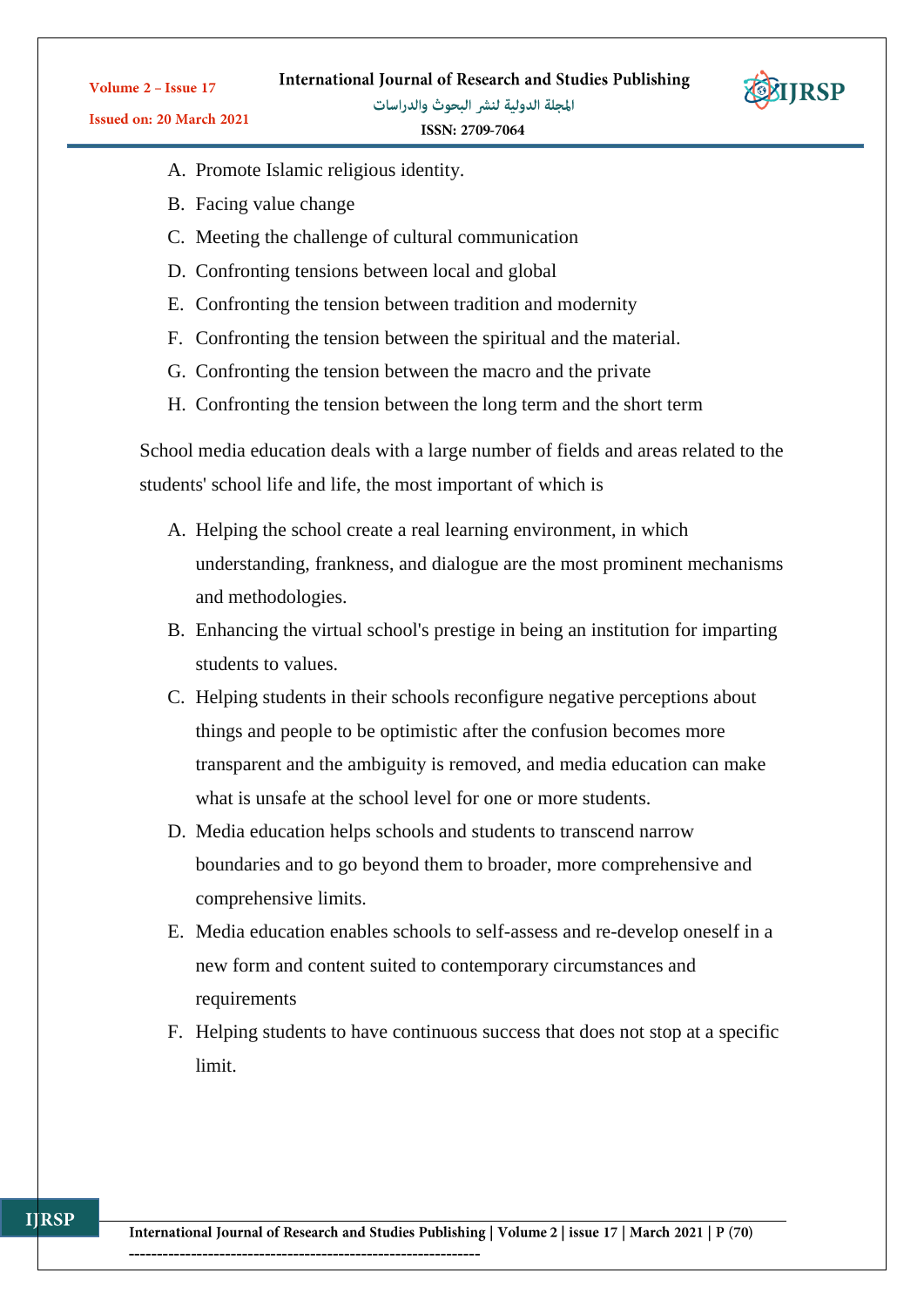

- G. Media education enables students to embark on bold adventures in educational work, so traditional obstacles (teacher, writers, the prevailing school system, means, and school administration) do not become a reason for their lack of access to information and creativity achievement.
- H. Media education helps form student leaders and makes the school itself a leadership school for other schools under its activities, achievements, and initiatives.
- I. School media education provides a scientific and cultural cover suitable for many schools and its students' plans and programs.
- J. School media education enables its students to develop and reform the local environment and create a rapprochement between its residents and cohesion among its members. Hence, the school benefits from this transformation in pushing the wheel of school development to the maximum possible speed.
- K. School media education helps its students to share with their peers in similar schools' perceptions and visions about schoolwork, both at the district and national levels.

# **Fields of school media education:**

There are many fields from which school media education starts, the most important of which are the following (Al-Ali, 2002)

#### **School games:**

Synthetic, representational, or kinetic school games can be a good source of educational information in public education schools with correct concepts about games, their methods of performance, the objectives behind them, an understanding of the values and ideals associated with them, and the promotion of the principle of fair competition, a good appreciation of the performance of others or others, and the importance Preparation and pre-mobilization, discipline, perseverance, patience, and endurance.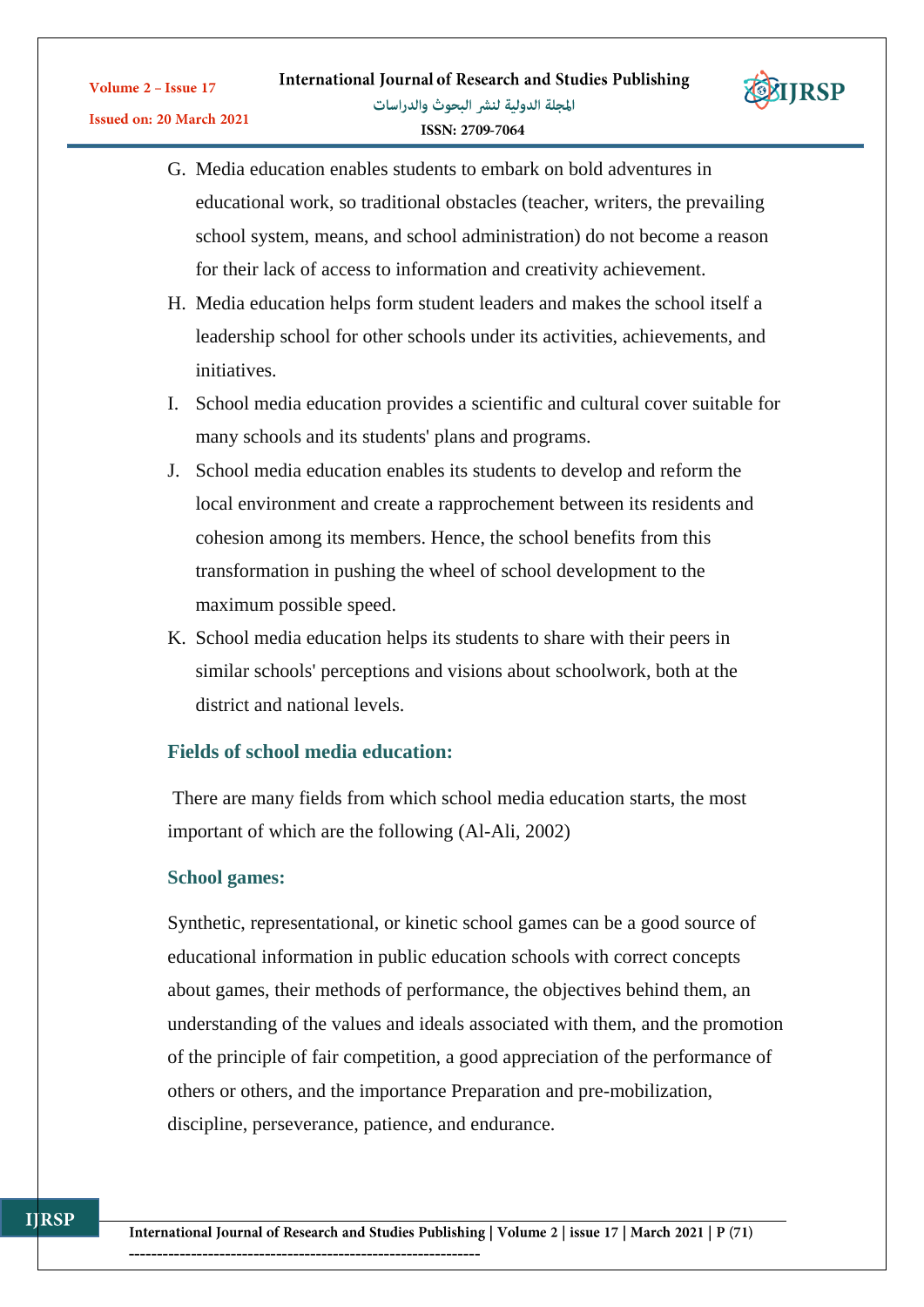

In addition to this, school games develop students' linguistic structures and accurate expressions and enable them to be creative in necessary skills, skills of quick and intuitive attention and attention distribution, social and communicative skills, enhancing concepts of public health, physical health, and physical care, avoiding injuries and diseases, and enabling the student to social maturity and balance Emotional education and getting rid of the problems of selfishness, authoritarianism, narrow-mindedness, and isolation from the group, and school media education achieves many educational and cultural goals through playing, such as knowing the nature of games,

Their inventors, factories, quality level, risks, damages, advantages and disadvantages (Al-Ali, 2002).

## **School arts:**

School arts cover a large area of student activities such as drawing, decoration, sculpture, handicrafts, performing and theatrical arts, chants, songs and educational songs, student museums, student production exhibitions, school parties, festivals, and others. All of these arts can achieve the goals of school media education intensively and quickly, and the impact of learning these arts in school remains in the same student for long periods and is a cause for many feats in his whole life.

There are many types of paintings, artistic works, performances, plays, exhibitions, historical, military, architectural, scientific, natural and artistic museums, hobby fairs, religious and national event exhibitions, book fairs, and educational exhibitions that students can benefit from (Habib, 2003).

# **School Radio and Press:**

Both the radio and the school press constitute a central focus in which thousands of media messages are gathered that achieve fundamental educational goals.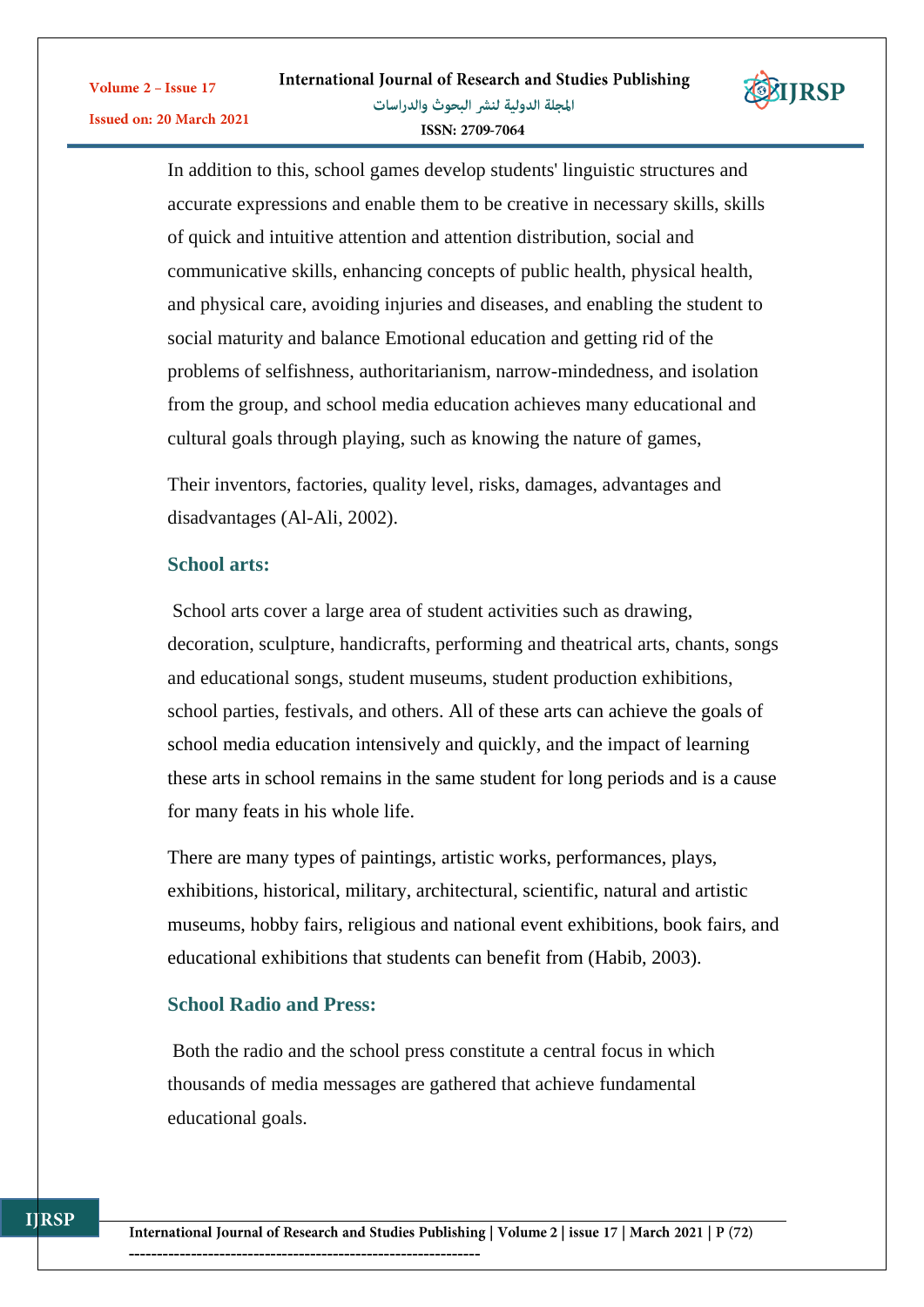

The school radio and press's success depends on the excellent choice of the media material, the method of its presentation, and its suitability for the situation. Also, the modernity of the media material and its presenter or preparer's skills play a vital role in making it acceptable to others. School radio and school press enable them to keep pace with the event and give students opportunities to participate in talking about it, presenting their opinions about it, criticizing it, evaluating it, and linking it to various aspects of life. School radio and school journalism enable students in schools to acquire leadership skills, public speaking and delivery skills, journalistic editing skills, investigative preparation skills,

Methods and sources of information data, and the characteristics of producing them in a format that achieves their intended goals (Charles and Glaser, 1997).

# **Advantages of school media education:**

School media education brings many advantages for students, the most prominent of which can be identified as follows (Hareb, 2003):

1. To accustom students to coexist with the social, cultural, economic, political, and technological change dictated by rapid developments in ideas, values, visions, techniques, tools, and means.

2. Preparing students for coexistence with others, understanding with others, and recognizing and understanding local, regional, and international issues.

3. Help students explain and understand things, participate in problem-solving, and possess analytical skills and abilities.

4. Providing students with several gains within the framework of public mobilization to confront an emergency or ongoing event, and the ability to confront instead of fear, surrender isolation, or rejection for mere rejection or sufficiency by merely justifying issues and matters or dropping charges on others or attributing the issue or case for one specific reason. Without others.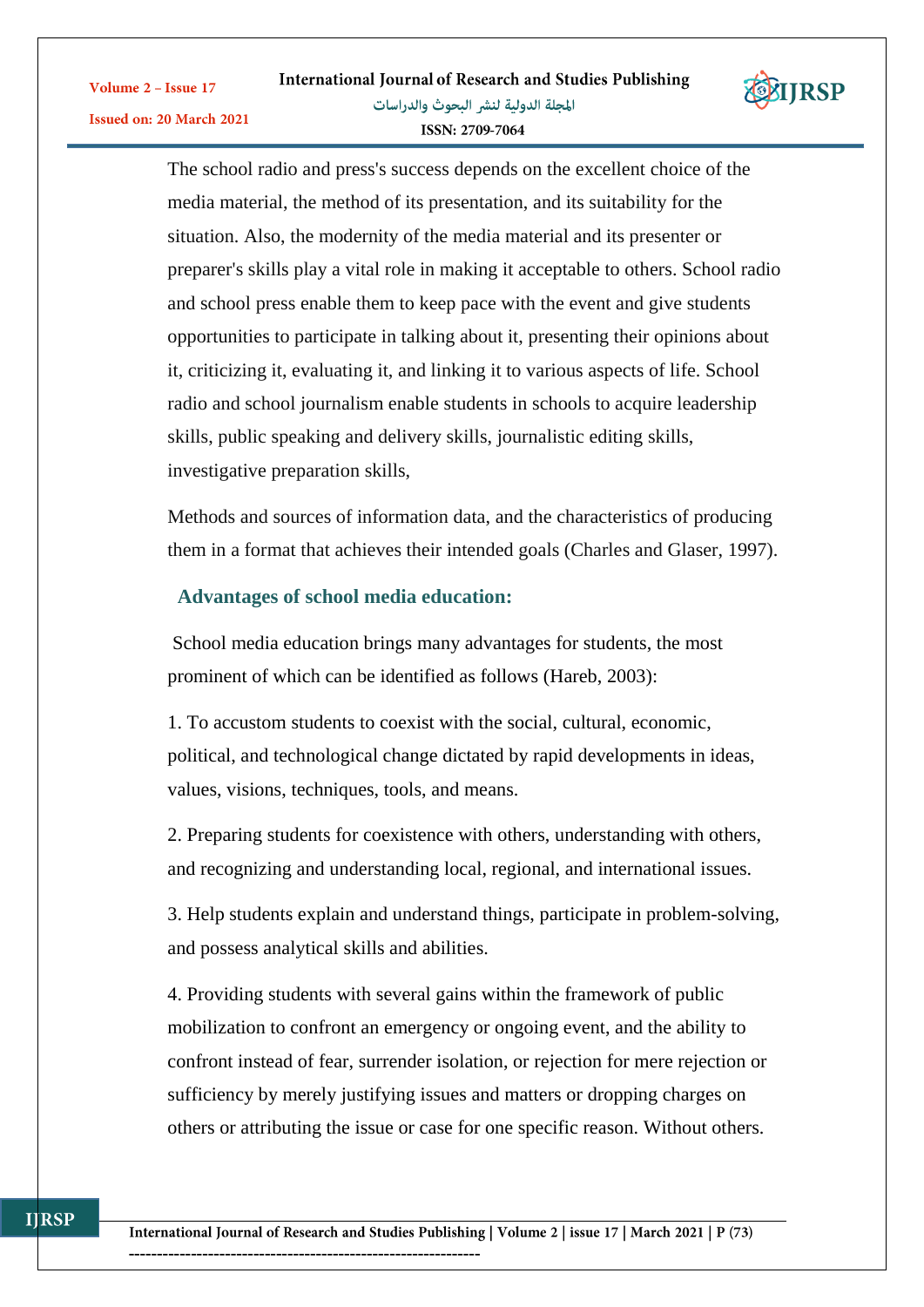

5. Helping students realize their positions with others, whether these others are at home or abroad, so school media education will thus be an essential means for correcting concepts that contain the factors of division, difference, blameworthy differentiation, impressionistic images, and counter images.

6. Helping students to understand their rights and duties, the rights of others and their duties,

In addition to understanding many common concepts such as the concept of shura versus democracy, the concept of human rights, the concept of women's rights, the concept of freedom, the concept of minorities, the concept of privacy, and others.

7. Helping students to understand the meanings of globalization, what it is, ways to interact with it, its dangers, methods of purifying and properly employing it for the service of the individual and the group, the relationship of globalization with culture, the nature of major cultural projects such as the Middle Eastern concept, The concept of international transcontinental companies, the concept of political pluralism, the concept of the GATT, and the concept of Privatization, the concept of interfaith dialogue, Civilization dialogue, the concept of Westernization, the concept of value change, and the concept of technology localization.

8. Helping students get rid of many psychological, cultural, and social problems and re-understand things correctly with a modern tendency. Instead, school media education can help solve significant problems such as cultural illiteracy, technological illiteracy, political illiteracy, and the like.

9. Accustom students to love the school library and the book, and the desire to read, as it is a means of awareness, education, and treatment.

Helping students understand the societal and global culture and relate study materials to real events and facts.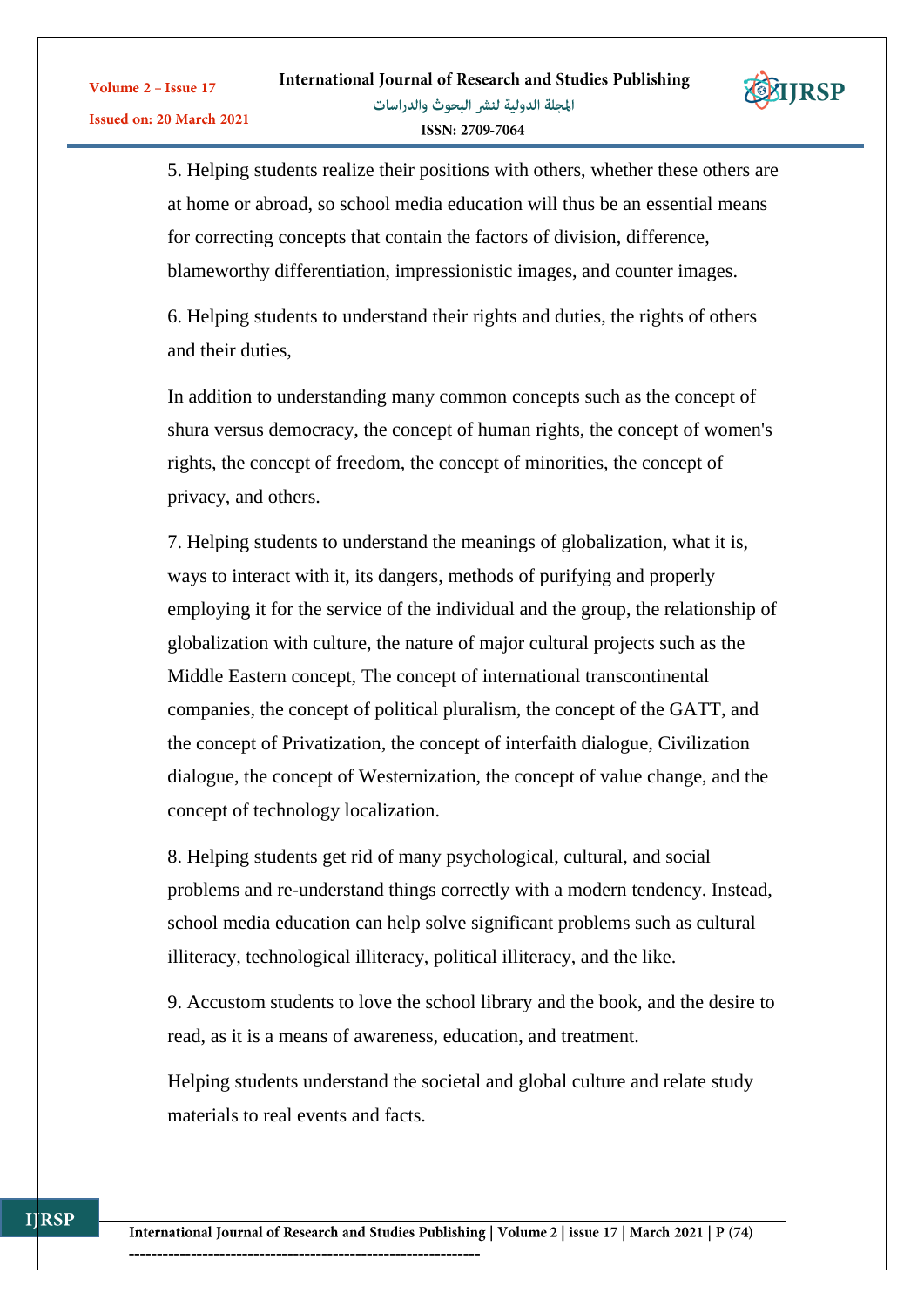

10. Preparing media programs for children and youth of general education age that express their needs, satisfy their demands, upgrade their tastes, correct their ideas, and organize their lives.

11. Helping male and female teachers, parents, and those who fall under their judgment to acquire the educational culture that guides their work and makes them able to know the attitudes of their sons and daughters and students in everything that would care for and educate young people.

12. Promoting the correct cultural selection of entertainment and cultural media programs while providing students with critical analysis and problemsolving skills.

13. Developing students' reading, writing, analytical, cognitive, and critical skills, and assisting in their proper social upbringing.

14. Immunization of students from cultural and civilizational influences harmful to values, beliefs, and local culture.

15. Training male and female students on the mechanisms of searching for information and ways to classify, organize, and analyze it, come up with results, and make judgments about these results.

16. Training students in scientific thinking by enhancing the concepts of listening and objectivity, distributing roles, suspense, methods of competition and dialogue, asking exciting questions, giving students sufficient opportunity to express themselves and private opinions, and on ways to formulate precise phrases and expressions that directly indicate the topic.

17. Students participate in planning various media activities and programs, either individually or collectively.

18. Providing various learning resources, paper, and electronic, helps students understand, comprehend, mastery, and creativity.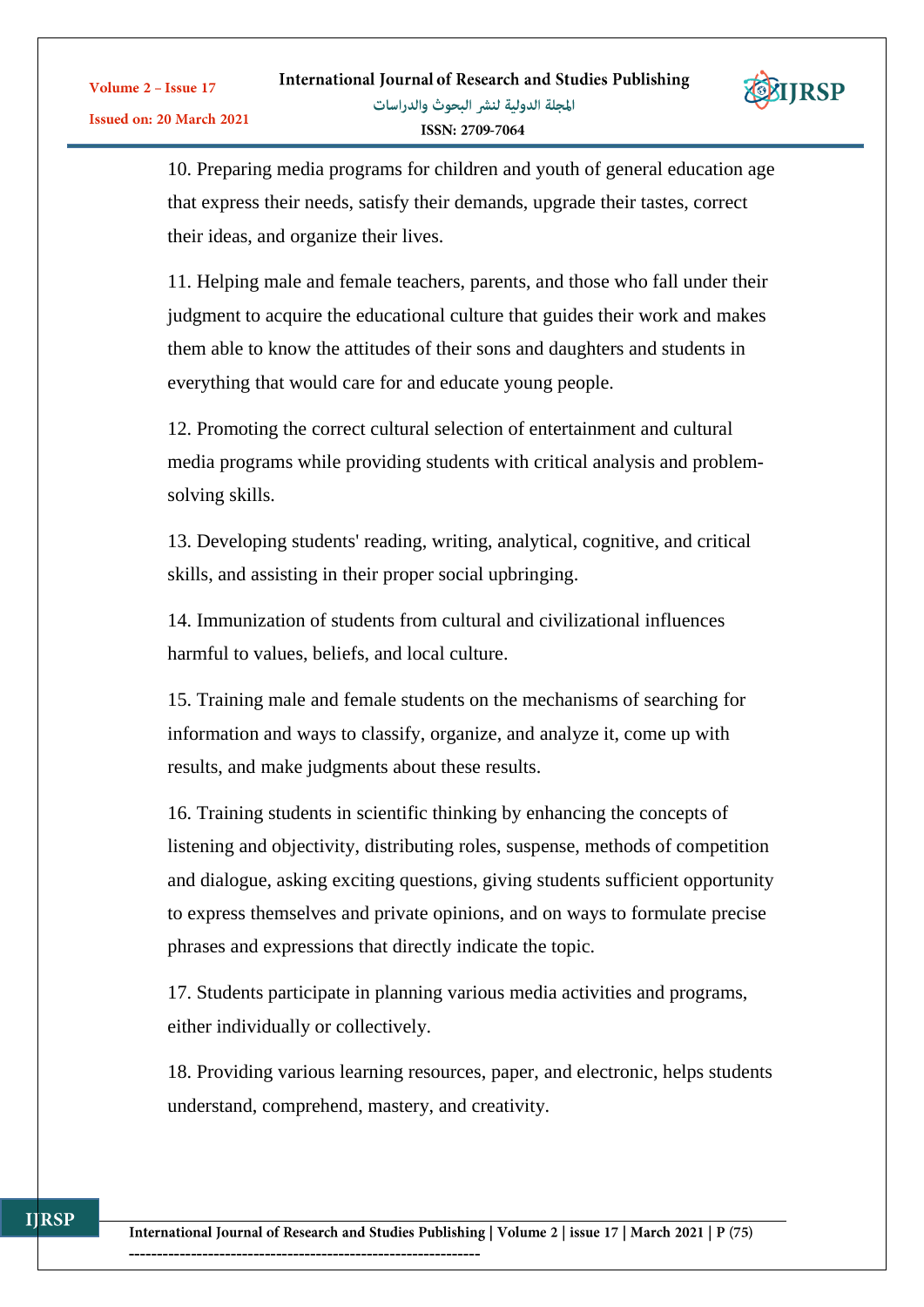

# **Barriers to School Media Education:**

Despite the recognition of all those in charge of the education of the importance of school media education, reality brings us to some problems that prevent the effectiveness of this education, and among the most prominent of these obstacles are the following:

1. Real lack of belief in the value and importance of school activities and parents' negative perception towards them.

2. The inability of teachers to systematically organize school activities that leads to achieving its goals.

3. The lack of time required in the school curriculum to practice the activity.

4. The examination system, and attention to them, which contributes to a large share in reducing school activity, and putting them in practice on the margin of importance, sometimes outside the margin limits.

5. The lack of a qualified teacher who can employ and invest in media technology for educational purposes.

6. The extreme contrast between the school culture and the culture promoted by the media.

7. In light of the progress of the means of communication and the crowding of space with satellites that transmit television programs to schools of the hour. it has become difficult to coordinate efforts between educators and media professionals to broadcast carefully planned programs to develop the capabilities of the Arab Muslim child within the framework of the constants of the Arab Islamic identity.

#### **Previous studies:**

The study of William Nasson and Borden (1991) aimed at comparing two groups of students, One of whom received vocational guidance and the second did not receive any vocational guidance, and when comparing the two groups after the end of the school stage.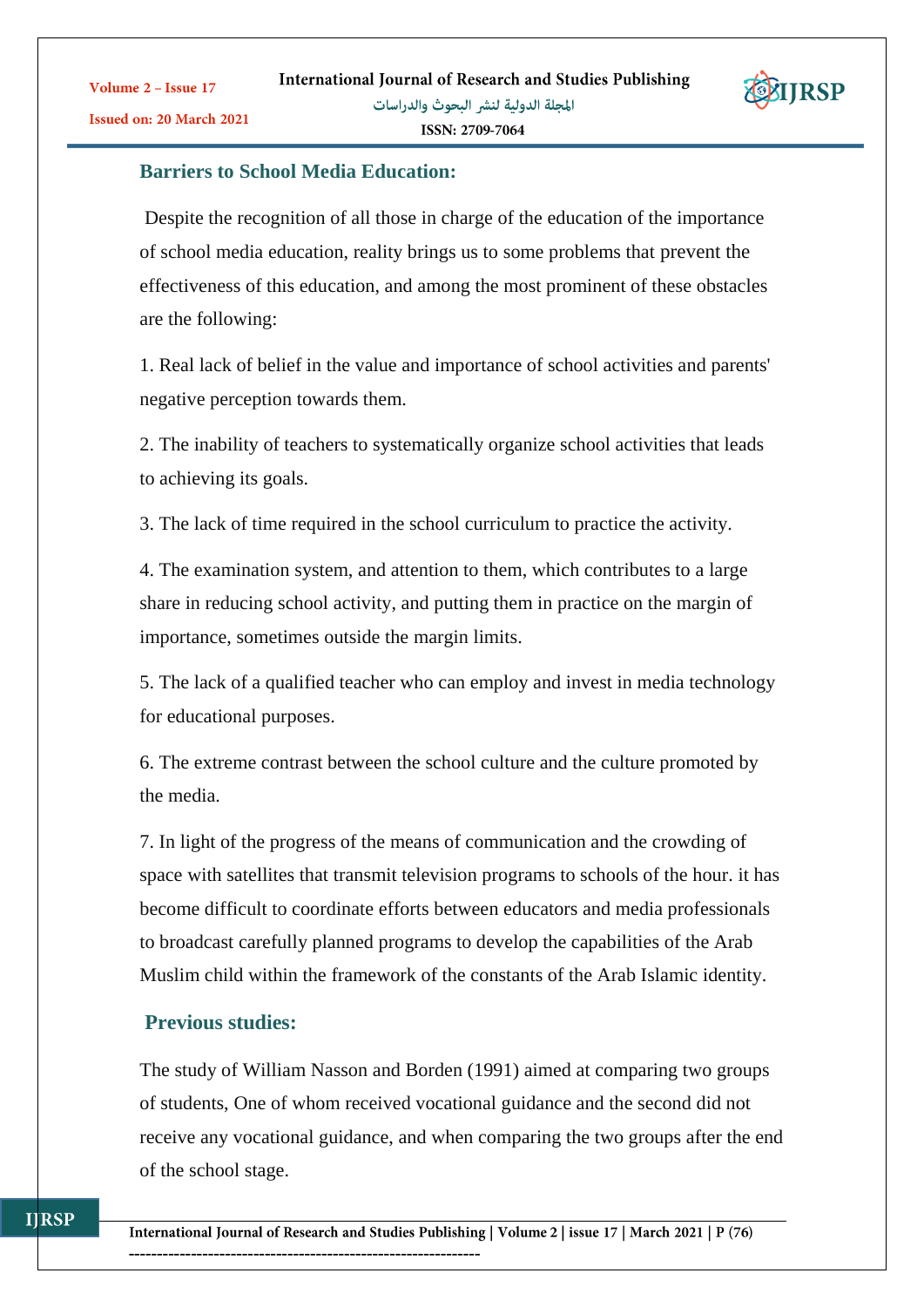

It was found that the first group obtained good grades on the compatibility scale, and their grades grew Achievement is better than the achievement scores of the second group, and many other studies have been conducted on this topic.

all of which have reached an emphasis on the importance of the role that school, educational or professional media plays in helping students or trainees to make the appropriate decision regarding academic or The professional, through which he expresses the realization of the professional project in the future in Presenter, 1991

The study of Abdul Manan (1996). The subject matter was the realistic practices of guidance and counseling that high school students in some schools in the Kingdom of Saudi Arabia perceive. Educational and pedagogical.

## **Employment of theory in research:**

#### **Freedom theory (liberal theory)**

This theory goes back mainly to the European Renaissance, specifically the eighteenth and nineteenth centuries, as several European thinkers crystallized many principles that challenged the authoritarian ideas that prevailed until the beginning of the European Renaissance. The most prominent of them was the English thinker John Merton, who wrote in 1664: "The freedom to publish in any medium and by any person, regardless of their ideological orientation, is a natural right of all human beings, and we cannot reduce the freedom to publish in any way and under any excuse. As for John Locke, he defined freedom as "the right to do whatever it allows Tags laws».

Locke had submitted to the English Parliament in 1665 a statement attacking the restriction of freedom of the press, and the parliament was forced at that time to repeal its law imposing preventive censorship on newspapers.

The first victory of liberal theory over authoritarian theory was achieved only during the eighteenth century when the British Parliament issued a decision affirming any prior censorship of publication. It also allowed individuals to publish newspapers without obtaining a license from the authority.

**ITRSP**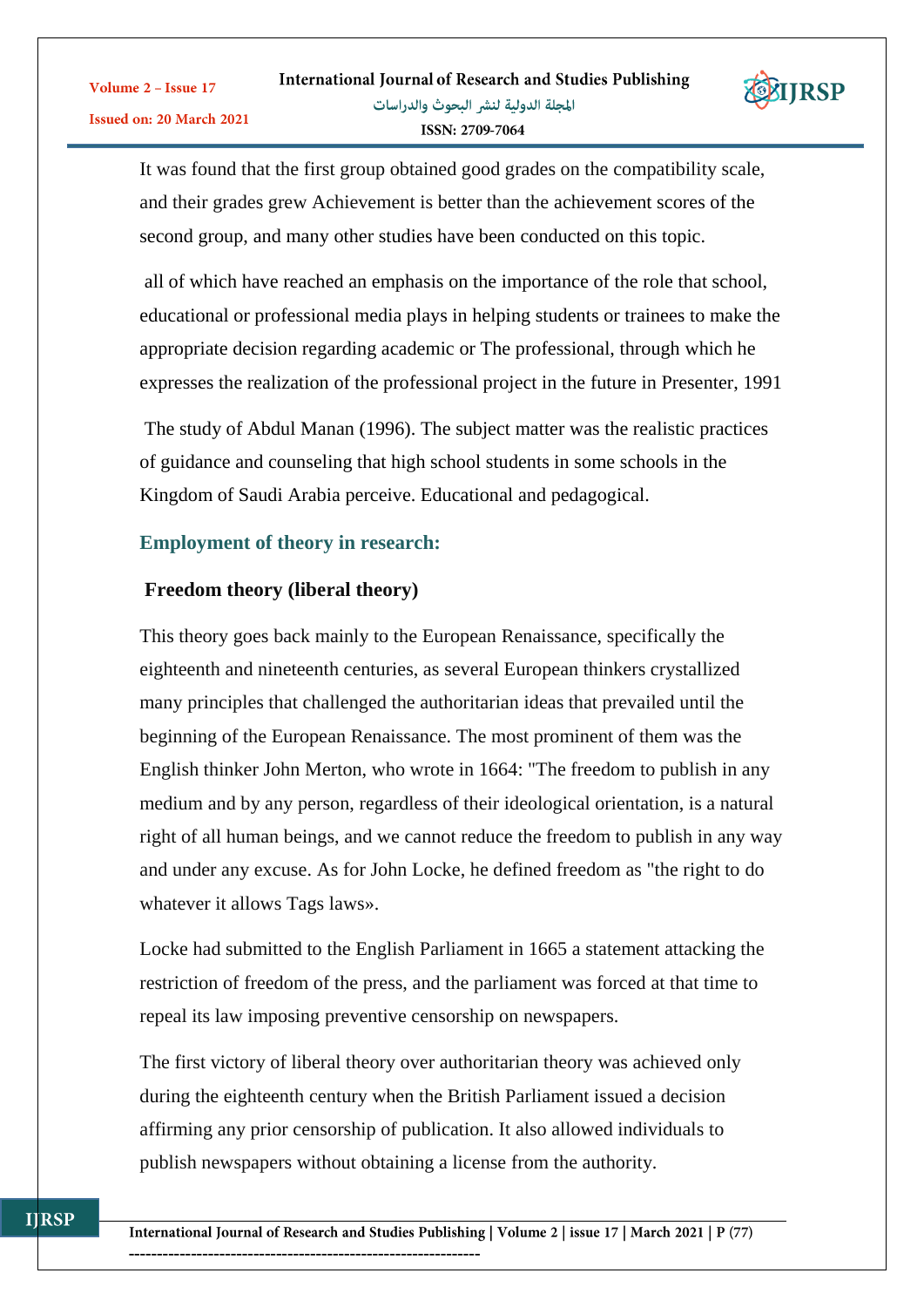

This cooperation came as a result of the English thinker Blackstone's ideas, who emphasized that freedom of the press is necessary for the existence of a free state, and that requires the absence of prior censorship on publication.

However, a journalist can be punished after publication if this publication includes a crime, and every person is free to publish whatever he wants. The public, and blocking this is destructive of the freedom of the press.

#### **Systematic procedures:**

The descriptive and analytical approach was used to analyze and derive the concepts and foundations that make up the theoretical framework for this topic, meaning that this approach provides detailed data on the actual reality of the phenomenon or the topic of research in order to examine the reality of media education and its impact on students in sustainable development.

#### **Research community:**

Secondary schools in Qatar

#### **The sample:**

 The study sample consisted of (100) teachers from secondary schools, who were divided into (50) teachers from secondary schools for boys, and (50) teachers from girls 'schools, and they were chosen in a simple random way.

#### **Data collection methods:**

The questionnaire form was used to collect information on the specific sample.

#### **The limits of the study:**

**Temporal boundaries:** 2018/2019

 **Spatial boundaries:** secondary school teachers in the State of Qatar.

**Thematic Limits:** Media Education.

 **Data analysis:** The questionnaire form was applied to a sample of male and female teachers in secondary schools in the State of Qatar.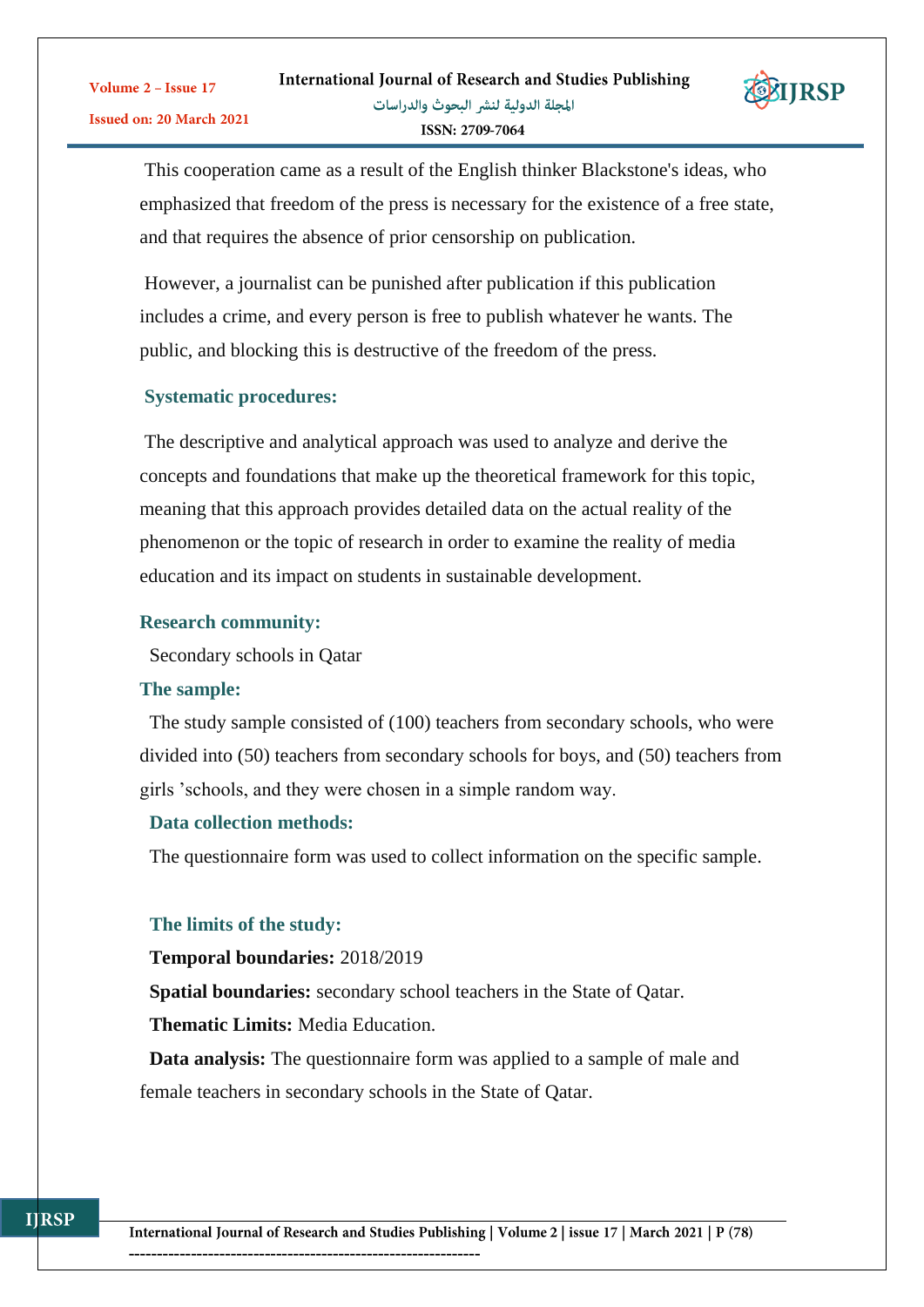

The questionnaire analysis on the research sample of high school teachers showed that media education helps students form their personality by 39% with a strongly agreed response, 46% with an agreement response, 10% neutral, and 5% opposing.



The questionnaire analysis on the research sample of high school teachers showed that media education within the school is significant and has prominent activities, with 10% strongly agree, 29% agree, 32% are against, 22% are neutral, and 7% strongly oppose.

**IJRSP**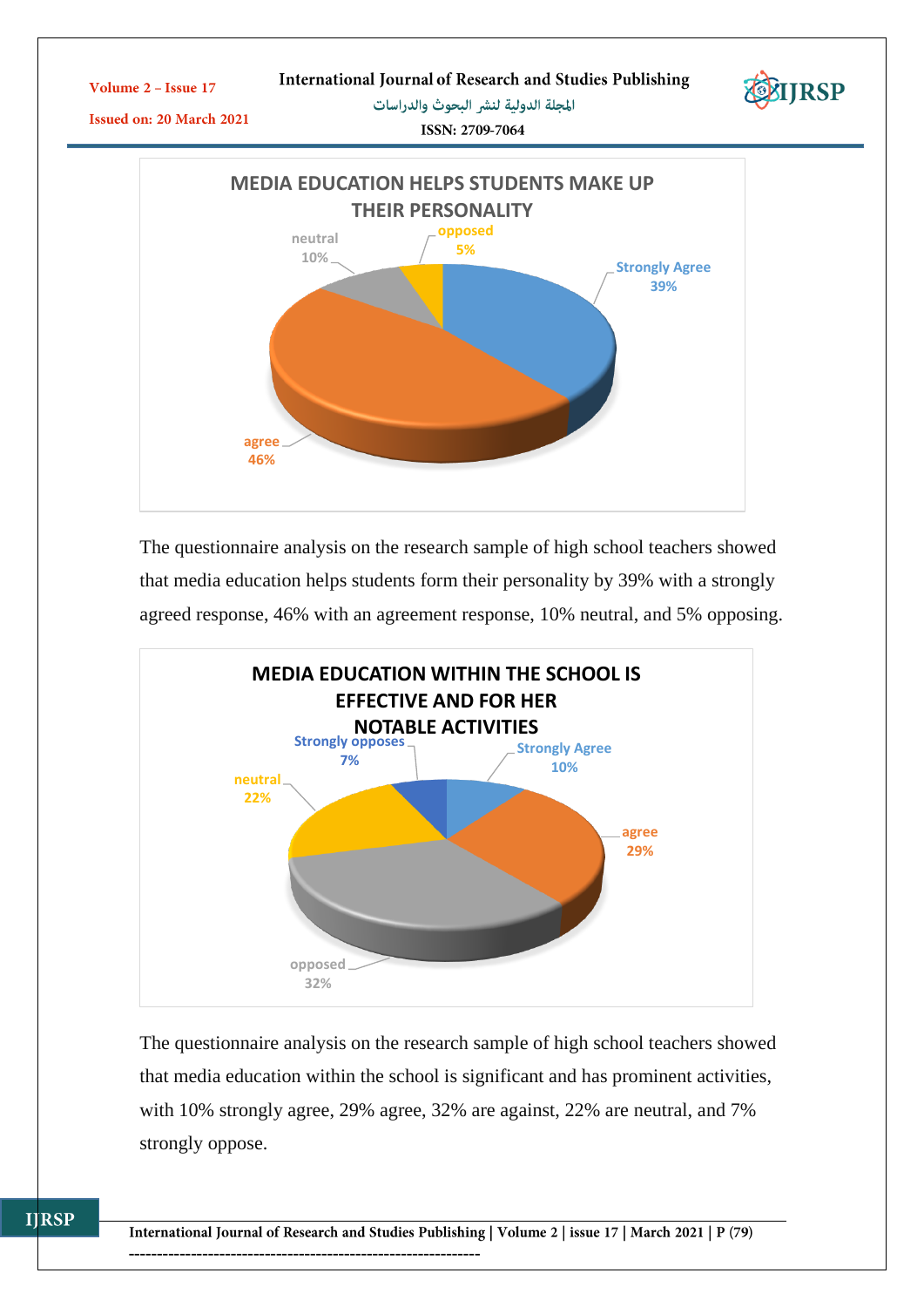

The questionnaire analysis on the research sample of secondary school teachers showed that the school supports media education activities for students by 44% agree, 29% strongly agree, 20% are neutral, 5% oppose, and 2% strongly oppose.



The analysis of the questionnaire on the research sample of secondary school teachers showed that there is an activation of technology in media education in the school, with a percentage of 46% who strongly agree, 12% agree, 22% oppose, 17% are neutral, and 3% strongly oppose.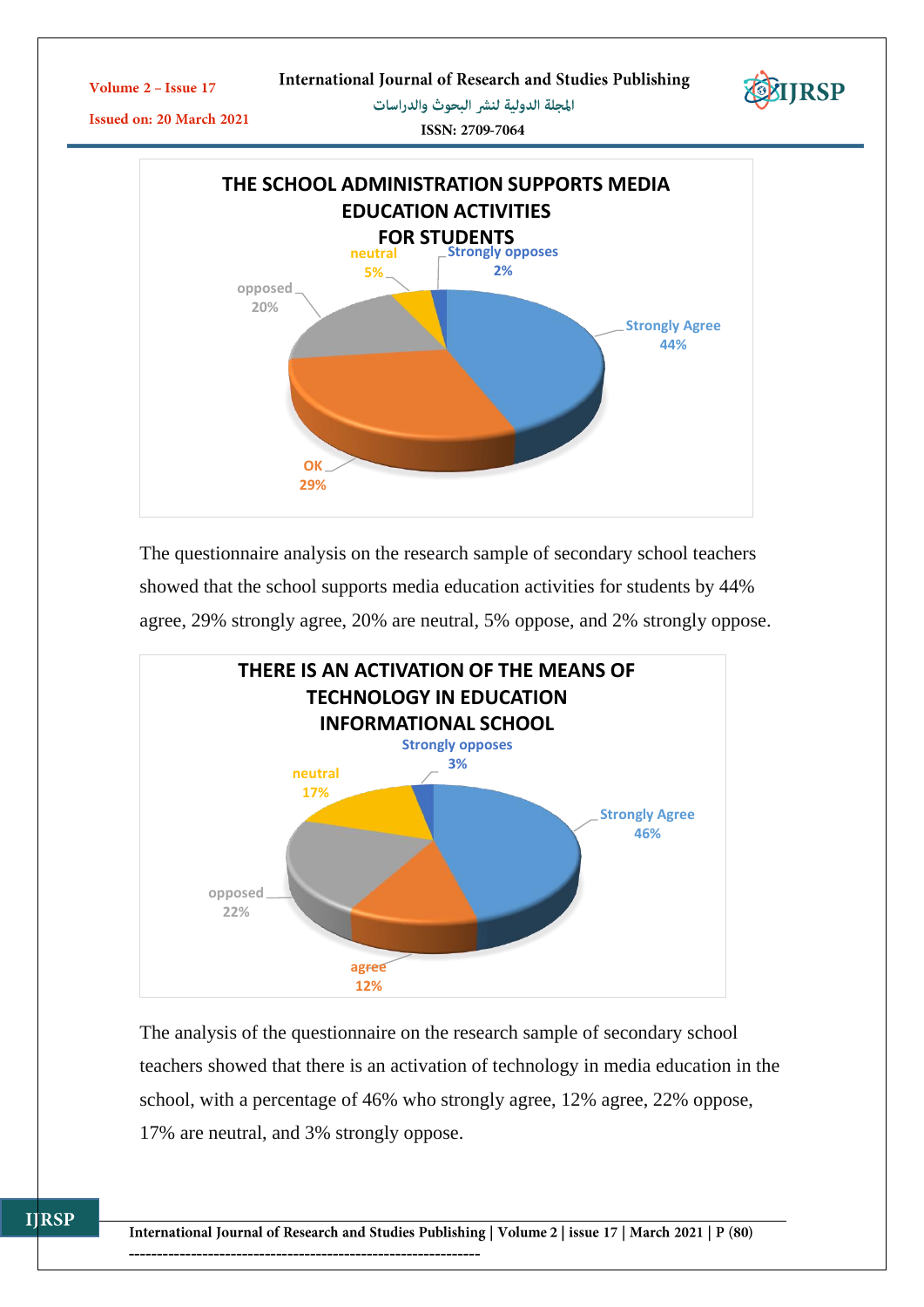



The questionnaire analysis on the research sample of secondary school teachers showed that media education contributes to building the students' values system, with 39% strongly agree, 20% strongly agree, 22% are neutral, 12% oppose, and 7% strongly oppose.



The questionnaire analysis on the research sample of secondary school teachers showed that students are encouraged to participate in media education activities,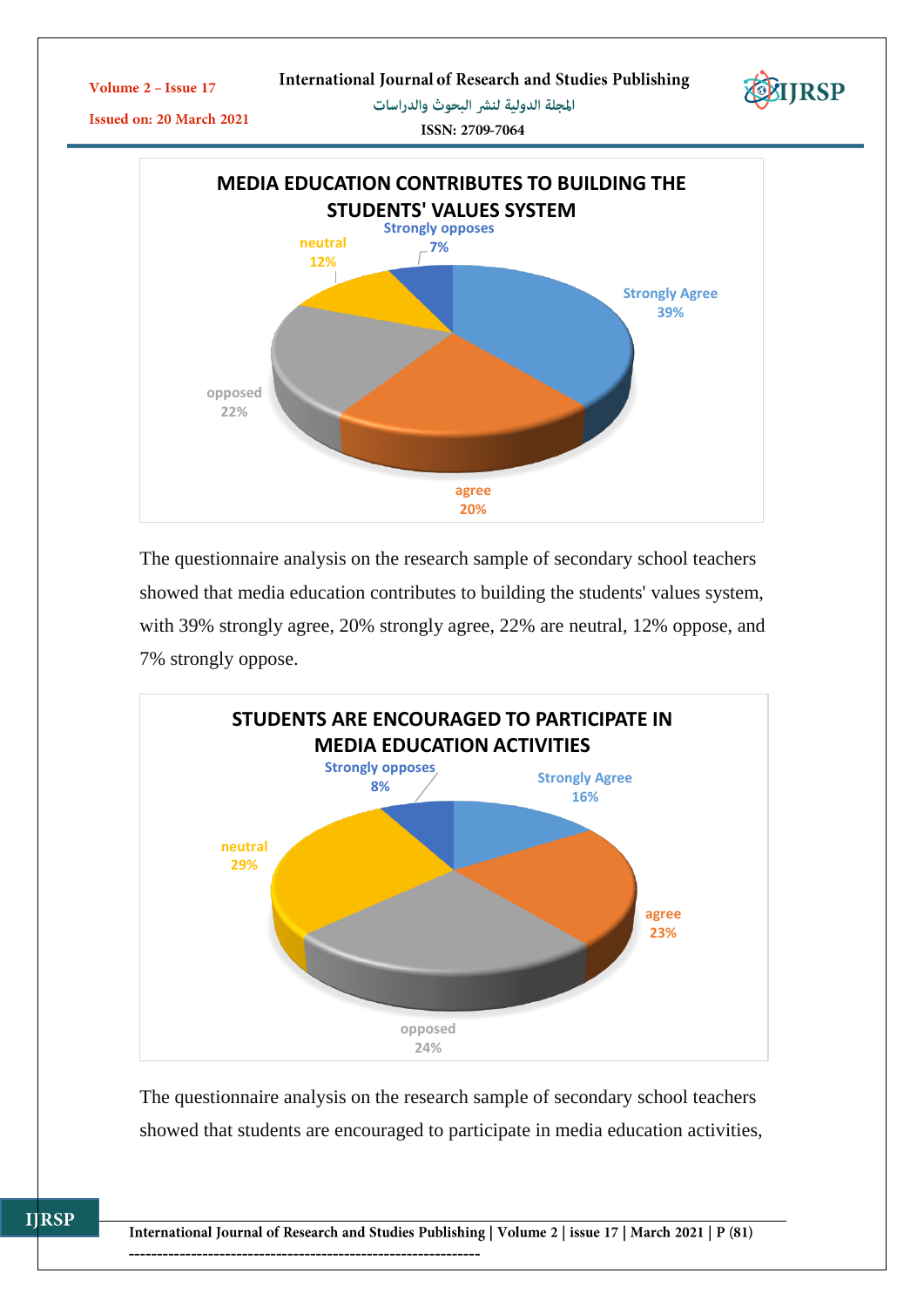| Volume $2 -$ Issue 17           | International Journal of Research and Studies Publishing | EXIJRSP |
|---------------------------------|----------------------------------------------------------|---------|
| <b>Issued on: 20 March 2021</b> | المجلة الدولية لنشر البحوث والدراسات                     |         |
|                                 | ISSN: 2709-7064                                          |         |

with a rate of 16% who strongly agree, 23% agree, 24% are neutral, 29% oppose, and 8% strongly oppose.



The questionnaire analysis on the research sample of secondary school teachers showed that media education activities contribute to spreading the spirit of patriotism and belonging among students, with 35% strongly agree, 20% agree, 20% are neutral, and 25% oppose.

# **Interpretation of the results:**

- 85% of the research sample agree that media education helps students form their personalities.

- 39% of the research sample agree that media education is significant and has prominent secondary school activities.

- 58% of the research sample agree that there is an activation of technology in media education in secondary schools.

- 32% of the research sample believes that there are many media education activities in secondary schools.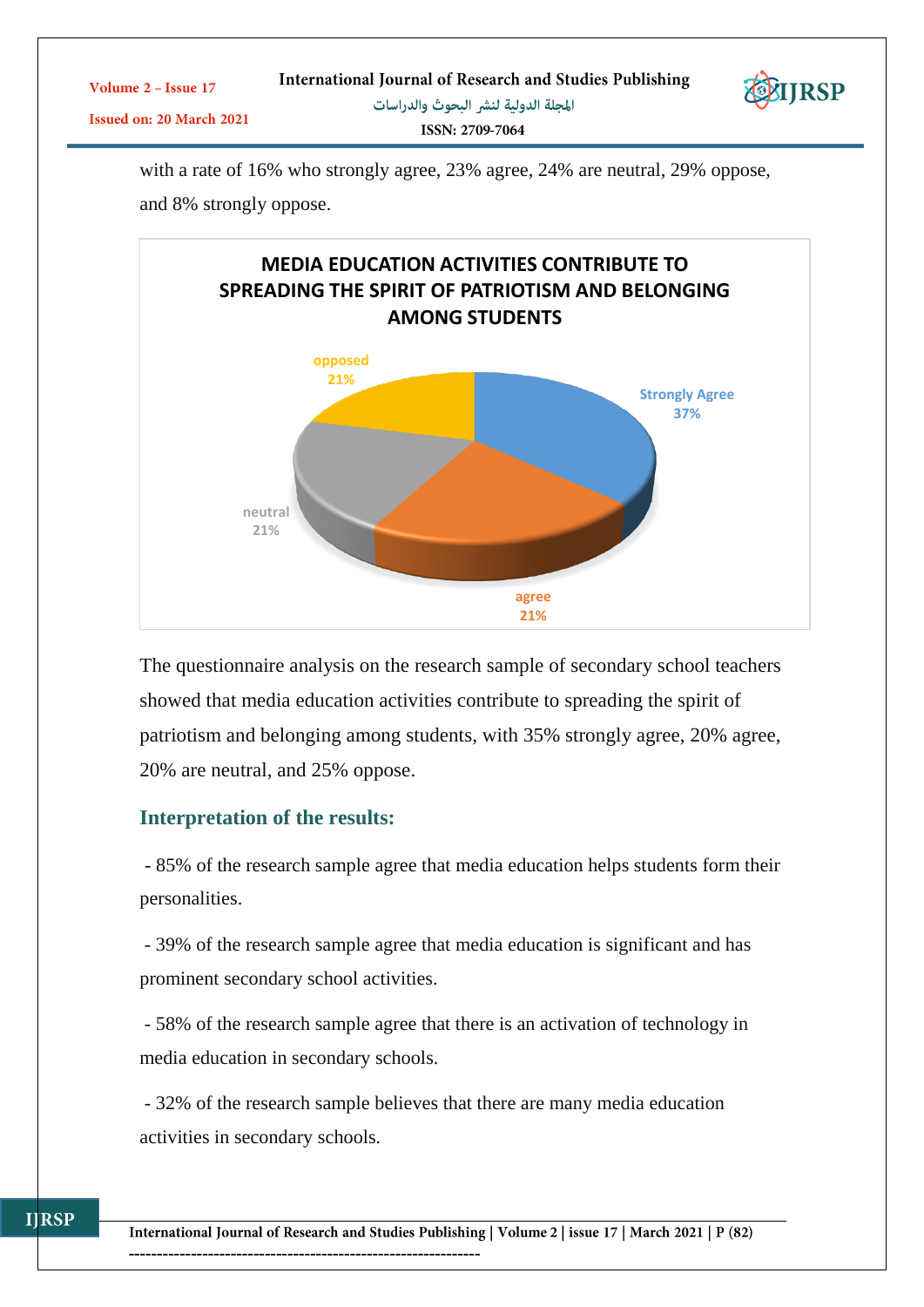

- 39% of the research sample agree that students are encouraged to participate in media education activities.

- 59% of the research sample agree that media education contributes to building high school students' value system. - 55% of the research sample agrees that media education contributes to spreading the spirit of loyalty and belonging to the homeland among high school students.

# **Conclusion:**

The current research confirms that information and education are the two wings of society that fly them in the space of science and knowledge and the open skies. To bring us to the so-called "media education", where the matter is limited to an awareness of the contents of the various types of media and enhance the capabilities of school students to understand and analyze what modern technological communications and multimedia offer in the information society.

# **Recommendations:**

To improve school educational media, the participant suggests some recommendations that achieve increasing the activation of the school's role in educational media, including:

1. Inviting educational institutions to optimal employment of media institutions' capabilities and mass communication means in the educational process's service.

2. Inviting media professionals and educators to coordinate between the education sector and the media sector in planning the educational content that can be presented to students.

3. Inviting media institutions to periodically evaluate media materials targeting students in light of media, educational, and psychological standards.

4. Inviting teachers to provide students with behavioral patterns that focus on developing critical thinking and social values that enable them to adapt to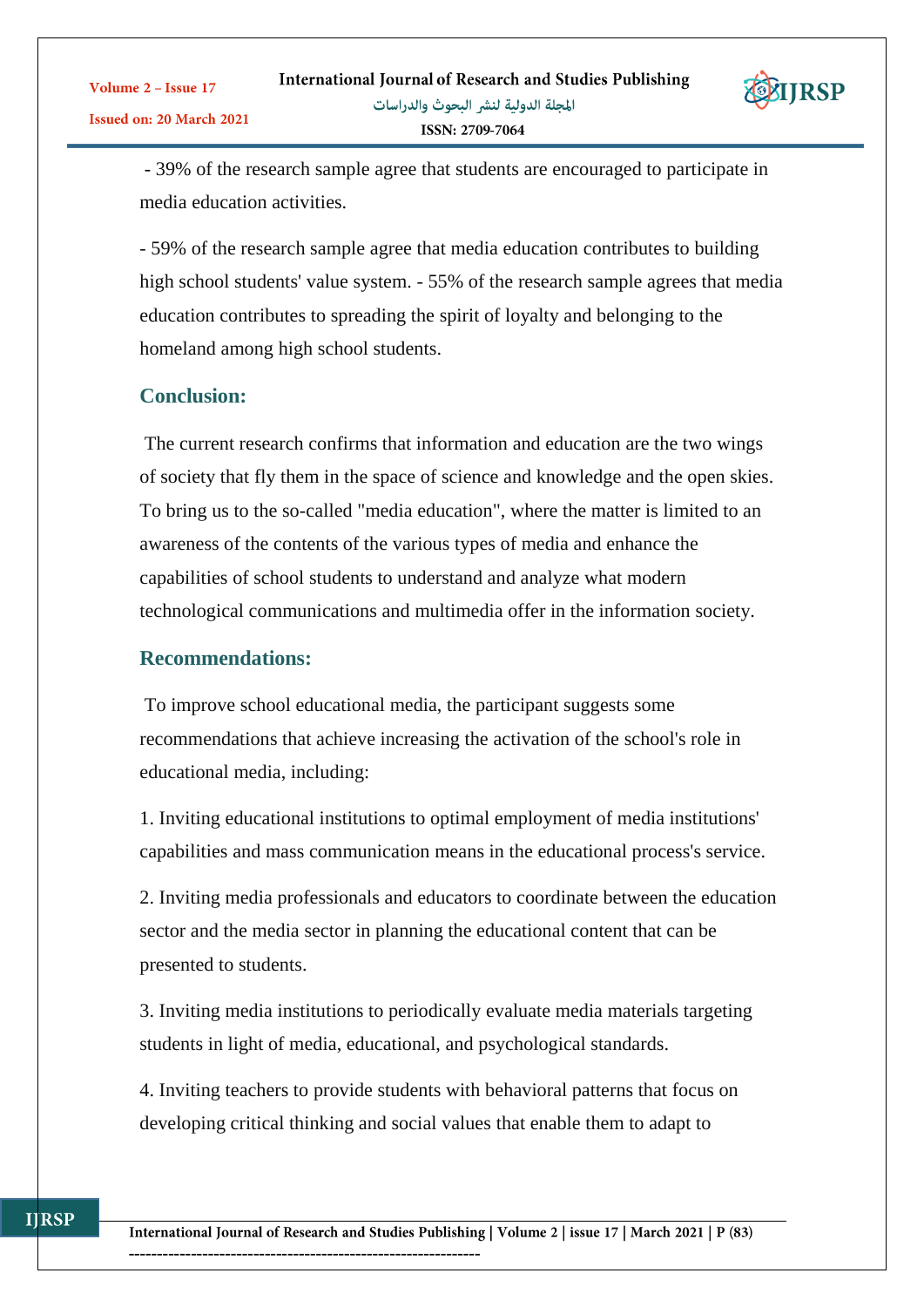

changing life patterns and equip them with the skills that enable them to gain an objective, scrutinizing view of things and situations.

# **References**

- Ahmad, Ahmad Jawhar (2004). Electronic Media: Reality and Prospects, Egypt, Mansoura: Dar Al Kalima for Publishing and Distribution.

- Charles, Salmon, and John Balser (1417 A.H.). Public Opinion and Media: The Industry of Public Satisfaction, translated by Othman Al-Arabi, Riyadh: Dar The cub.

- Hareb, Saeed Abdullah (2003 AD) Challenges facing education In light of ontemporary global changes, a lecture given Commissioned by the Arab Bureau of Education for the Gulf States - Riyadh: Arab Bureau of Education for the Gulf **States** 

- Habib, Majdi Abdel Karim (2003 AD) Teaching Thinking in an Era Information: Introduction, Concepts, Keys, Theories, Programs, Cairo: Arab Thought House.

- Hassan, Hassan Muhammad and others (1987 AD) An Introduction to Philosophies Education, Cairo: Madbouly Library.

- Hamdan, Muhammad (2004 AD) the relationship between media and education in The Arab World: What Problems? What Future? An introduction paper to Symposium of the Institute of Journalism and News Sciences in Tunis during the period 51-71 April 2004 AD.

- Khadour, Adeeb (2003) Security Media, Damascus: Eagle Press.

- Al-Khatib, Muhammad Bin Shahat, and others (2004 AD) Fundamentals of Education Islamic, Riyadh: Al-Khuraiji House for Publishing and Distribution.

- Delor, Jack and others (1996). Learning that hidden treasure, Report of the International Commission on Education for the Twenty-first Century Twenty, Paris: UNESCO.

- Zaitoun, Hassan, and Hussein (2005) Teaching Thinking, Cairo: Scientist Books.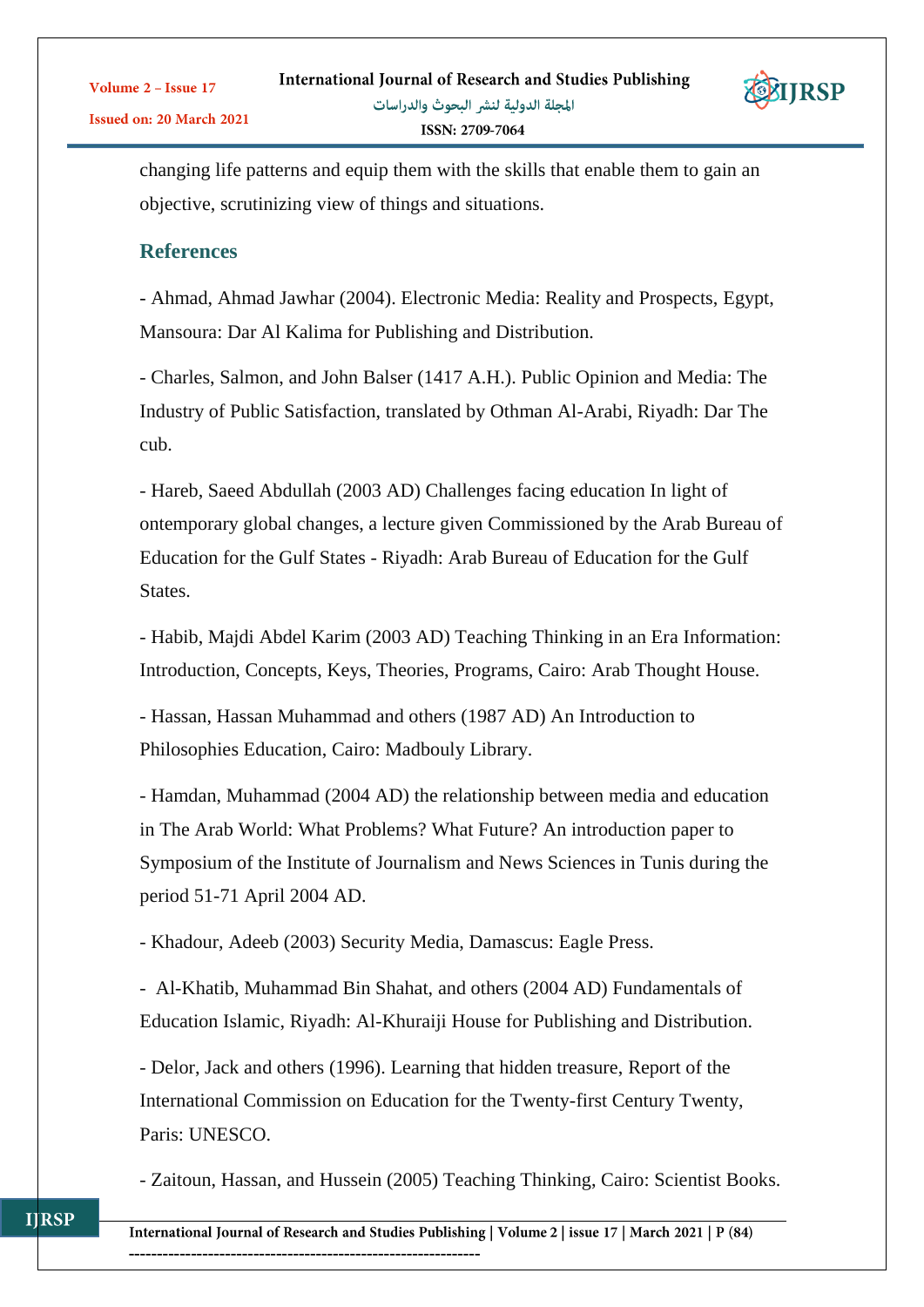

- Salem, Ahmad, and Adel Saraya (2003). Technology System Education, Riyadh: Al-Rashed Library.

- Suleiman, Ahmed (1991), the school radio for the two phases Middle and High School, Riyadh: Jeraisy Corporation for Distribution.

- Shehata, Hassan (2003 AD) Glossary of educational terms And Al-Nafsiah, Cairo: The Egyptian Lebanese House.

- Al-Sawy, Amina, and Abdulaziz Sharaf (1998 AD) The Media Theory in The Islamic Call, Cairo: Library of Egypt.

- Abdul Hafeez Moghadam (1991): The Role of Professional Guidance and Media in Professional Choice and Compliance, El-Rawasi Magazine, Issue 04. Algeria, P: 1

- Abd Al-Raziq Muhammad Al-Dulaimi, the portal to the media and communication House of Culture for Publishing Amman 2011 p. 17:18.

- Ajwa, Ali (2004) Media and Development Issues, Cairo: Scientist

Books, p.12.

- Omar, and others (2011) Educational Media, Taiba Publishing Corporation Cairo p. 73

- Al-Ali, Ahmad Abdullah (2002 AD) Child and Cultural Education: A vision for the future of the twenty-first century, Cairo: Dar Al-Kitab the talk.

- Al-Owaini, Muhammad Ali (1983) International Islamic Media: Between Theory and Practice, Al-Ain: Dar Kazem.

- Metwally, Mustafa Muhammad (2004 AD) Introduction to the history of education Islamic, Riyadh: Al-Khuraiji House for Publishing and Distribution.

- Metwally, Nabil Abd al-Khaleq Muhammad and his side Ibrahim al-Hilweh (1423 AH). Strengthening the Islamic religious identity as a goal of the school of the future: Analytical study, seminar organized by the School of the Future